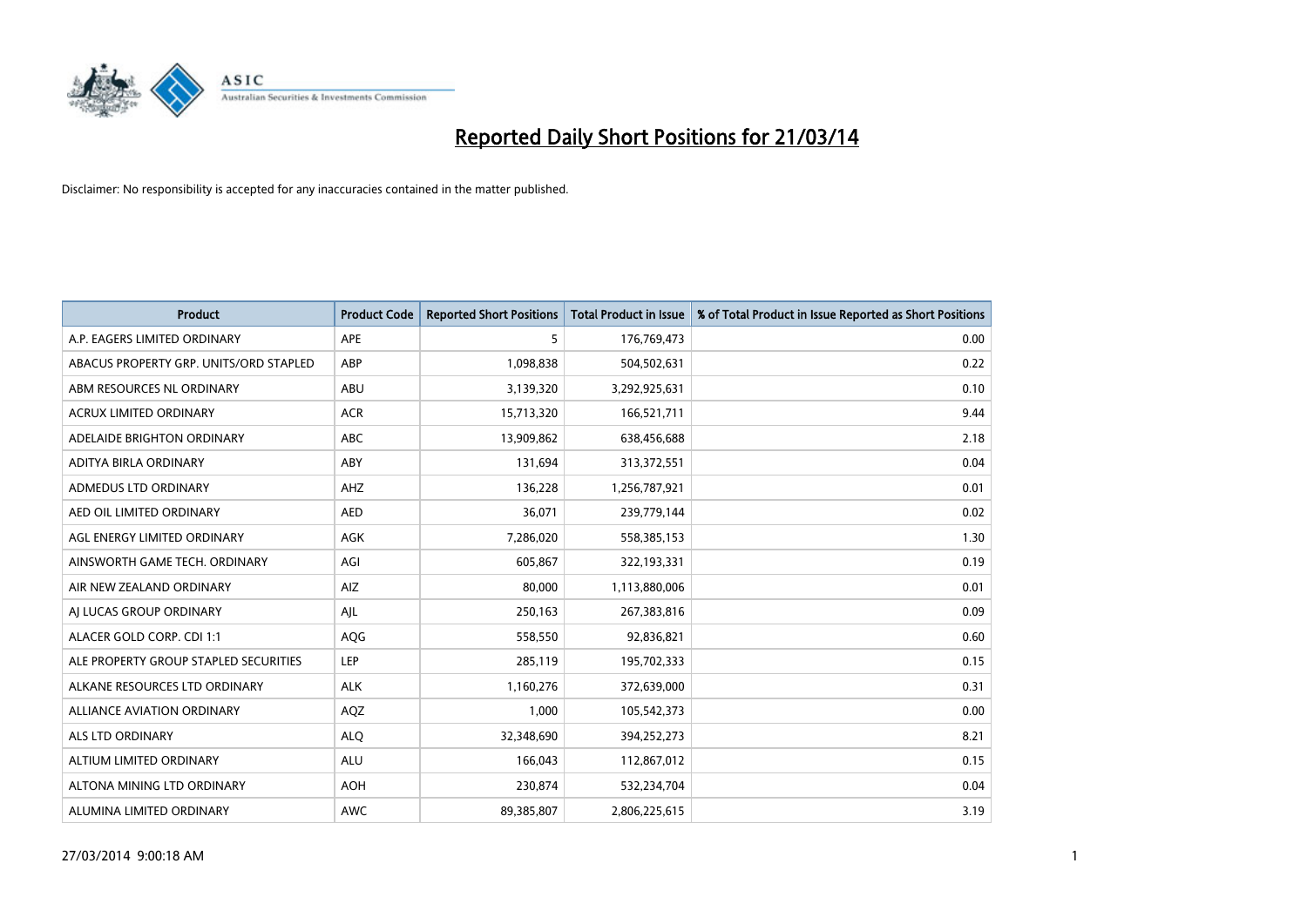

| <b>Product</b>                          | <b>Product Code</b> | <b>Reported Short Positions</b> | <b>Total Product in Issue</b> | % of Total Product in Issue Reported as Short Positions |
|-----------------------------------------|---------------------|---------------------------------|-------------------------------|---------------------------------------------------------|
| AMALGAMATED HOLDINGS ORDINARY           | <b>AHD</b>          | 3,834                           | 157,854,701                   | 0.00                                                    |
| AMCOM TELECOMM. ORDINARY                | <b>AMM</b>          | 775,150                         | 244,557,101                   | 0.32                                                    |
| AMCOR LIMITED ORDINARY                  | <b>AMC</b>          | 4,197,049                       | 1,206,684,923                 | 0.35                                                    |
| AMP CAPITAL CHINA ORDINARY UNITS        | <b>AGF</b>          | 492,943                         | 366,112,610                   | 0.13                                                    |
| AMP LIMITED ORDINARY                    | AMP                 | 39,198,520                      | 2,957,737,964                 | 1.33                                                    |
| ANSELL LIMITED ORDINARY                 | <b>ANN</b>          | 4,312,232                       | 152,762,142                   | 2.82                                                    |
| ANTARES ENERGY LTD ORDINARY             | <b>AZZ</b>          | 1,047,605                       | 255,000,000                   | 0.41                                                    |
| ANZ BANKING GRP LTD ORDINARY            | ANZ                 | 7,360,088                       | 2,744,118,670                 | 0.27                                                    |
| APA GROUP STAPLED SECURITIES            | <b>APA</b>          | 24,743,983                      | 835,750,807                   | 2.96                                                    |
| APN NEWS & MEDIA ORDINARY               | <b>APN</b>          | 7,834,866                       | 949,935,256                   | 0.82                                                    |
| AQUARIUS PLATINUM. ORDINARY             | <b>AOP</b>          | 2,930,824                       | 487,782,536                   | 0.60                                                    |
| AQUILA RESOURCES ORDINARY               | <b>AQA</b>          | 11,685,541                      | 411,804,442                   | 2.84                                                    |
| ARAFURA RESOURCE LTD ORDINARY           | <b>ARU</b>          | 38,002                          | 441,270,644                   | 0.01                                                    |
| ARB CORPORATION ORDINARY                | <b>ARP</b>          | 1,533,096                       | 72,493,302                    | 2.11                                                    |
| ARDENT LEISURE GROUP STAPLED SECURITIES | AAD                 | 3,030,134                       | 405,055,708                   | 0.75                                                    |
| ARENA REIT. ORDINARY UNITS              | <b>ARF</b>          | 33,164                          | 211,495,653                   | 0.02                                                    |
| ARISTOCRAT LEISURE ORDINARY             | ALL                 | 8,403,471                       | 551,418,047                   | 1.52                                                    |
| ARRIUM LTD ORDINARY                     | ARI                 | 23,788,402                      | 1,361,469,008                 | 1.75                                                    |
| ASCIANO LIMITED ORDINARY                | <b>AIO</b>          | 9,151,189                       | 975,385,664                   | 0.94                                                    |
| ASG GROUP LIMITED ORDINARY              | ASZ                 | 553,838                         | 206,720,839                   | 0.27                                                    |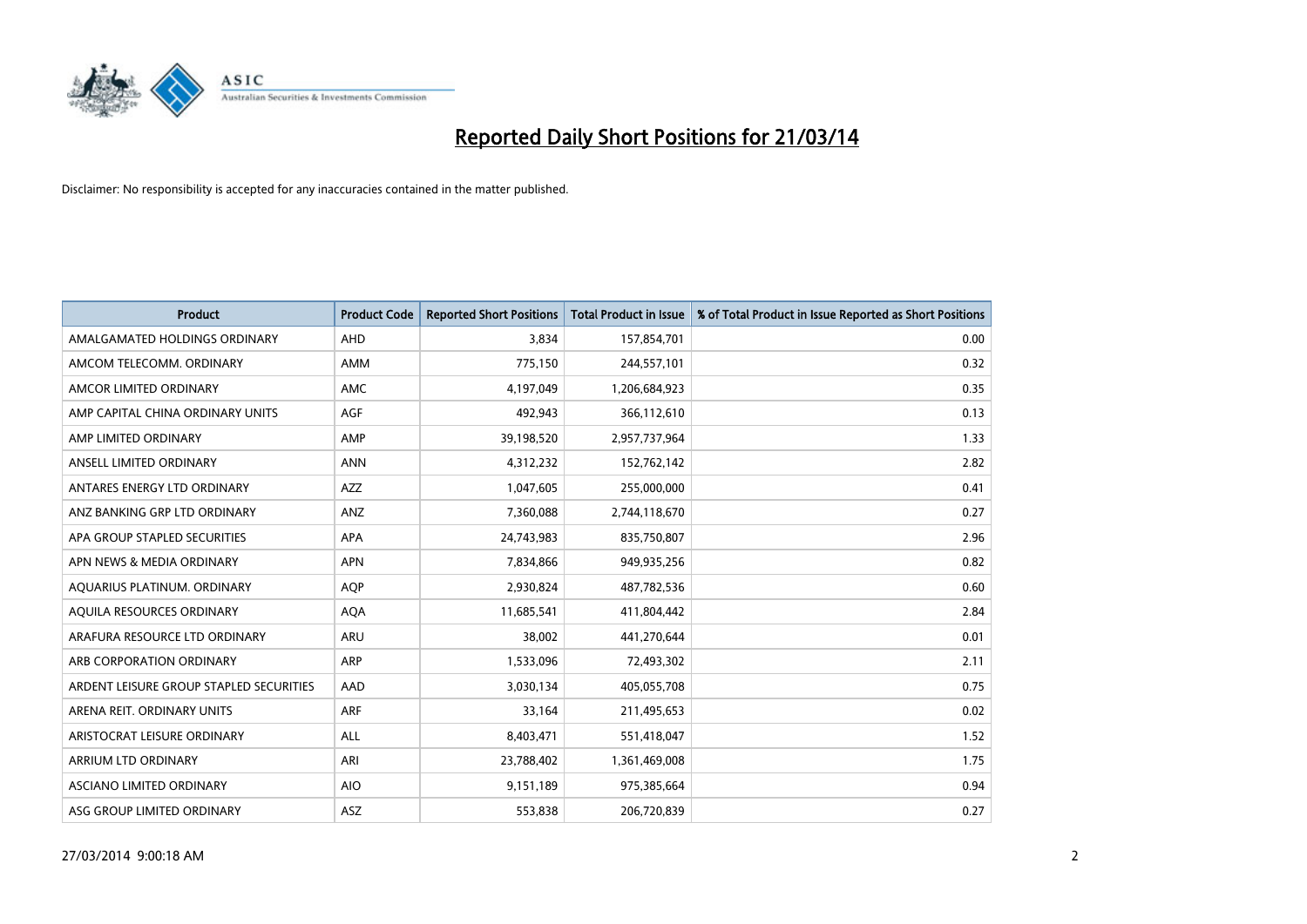

| <b>Product</b>                            | <b>Product Code</b> | <b>Reported Short Positions</b> | <b>Total Product in Issue</b> | % of Total Product in Issue Reported as Short Positions |
|-------------------------------------------|---------------------|---------------------------------|-------------------------------|---------------------------------------------------------|
| ASPEN GROUP ORD/UNITS STAPLED             | <b>APZ</b>          | 70.456                          | 119,946,366                   | 0.06                                                    |
| ASTRO JAP PROP GROUP STAPLED US PROHIBIT. | AJA                 | 39,486                          | 67,211,752                    | 0.06                                                    |
| ASX LIMITED ORDINARY                      | <b>ASX</b>          | 3,980,784                       | 193,595,162                   | 2.06                                                    |
| ATLAS IRON LIMITED ORDINARY               | AGO                 | 100,235,554                     | 915,496,158                   | 10.95                                                   |
| AUCKLAND INTERNATION ORDINARY             | AIA                 | 4,474                           | 1,322,564,489                 | 0.00                                                    |
| AURIZON HOLDINGS LTD ORDINARY             | <b>AZI</b>          | 6,891,379                       | 2,137,284,503                 | 0.32                                                    |
| <b>AURORA OIL &amp; GAS ORDINARY</b>      | <b>AUT</b>          | 6,080,574                       | 448,785,778                   | 1.35                                                    |
| <b>AUSDRILL LIMITED ORDINARY</b>          | <b>ASL</b>          | 30,488,251                      | 312,277,224                   | 9.76                                                    |
| AUSENCO LIMITED ORDINARY                  | AAX                 | 2,051,325                       | 168,449,799                   | 1.22                                                    |
| AUST INDUSTRIAL REIT UNIT                 | ANI                 | 148,258                         | 79,025,531                    | 0.19                                                    |
| <b>AUSTAL LIMITED ORDINARY</b>            | ASB                 | 369,631                         | 346, 379, 377                 | 0.11                                                    |
| AUSTBROKERS HOLDINGS ORDINARY             | <b>AUB</b>          | 1,458                           | 59,642,171                    | 0.00                                                    |
| AUSTIN ENGINEERING ORDINARY               | <b>ANG</b>          | 873,750                         | 84,274,004                    | 1.04                                                    |
| AUSTRALAND PROPERTY STAPLED SECURITY      | <b>ALZ</b>          | 3,272,815                       | 578,984,528                   | 0.57                                                    |
| AUSTRALIAN AGRICULT, ORDINARY             | AAC                 | 4,143,257                       | 532,294,404                   | 0.78                                                    |
| AUSTRALIAN EDUCATION UNITS                | <b>AEU</b>          | 5,024,514                       | 205,069,661                   | 2.45                                                    |
| AUSTRALIAN FOUNDAT. ORDINARY              | AFI                 | 638                             | 1,049,055,166                 | 0.00                                                    |
| AUSTRALIAN INFR LTD ORDINARY              | <b>AIX</b>          | 20,098                          | 620,733,944                   | 0.00                                                    |
| AUSTRALIAN PHARM, ORDINARY                | API                 | 11,851,052                      | 488,115,883                   | 2.43                                                    |
| <b>AUTOMOTIVE HOLDINGS ORDINARY</b>       | <b>AHE</b>          | 885.385                         | 260,579,682                   | 0.34                                                    |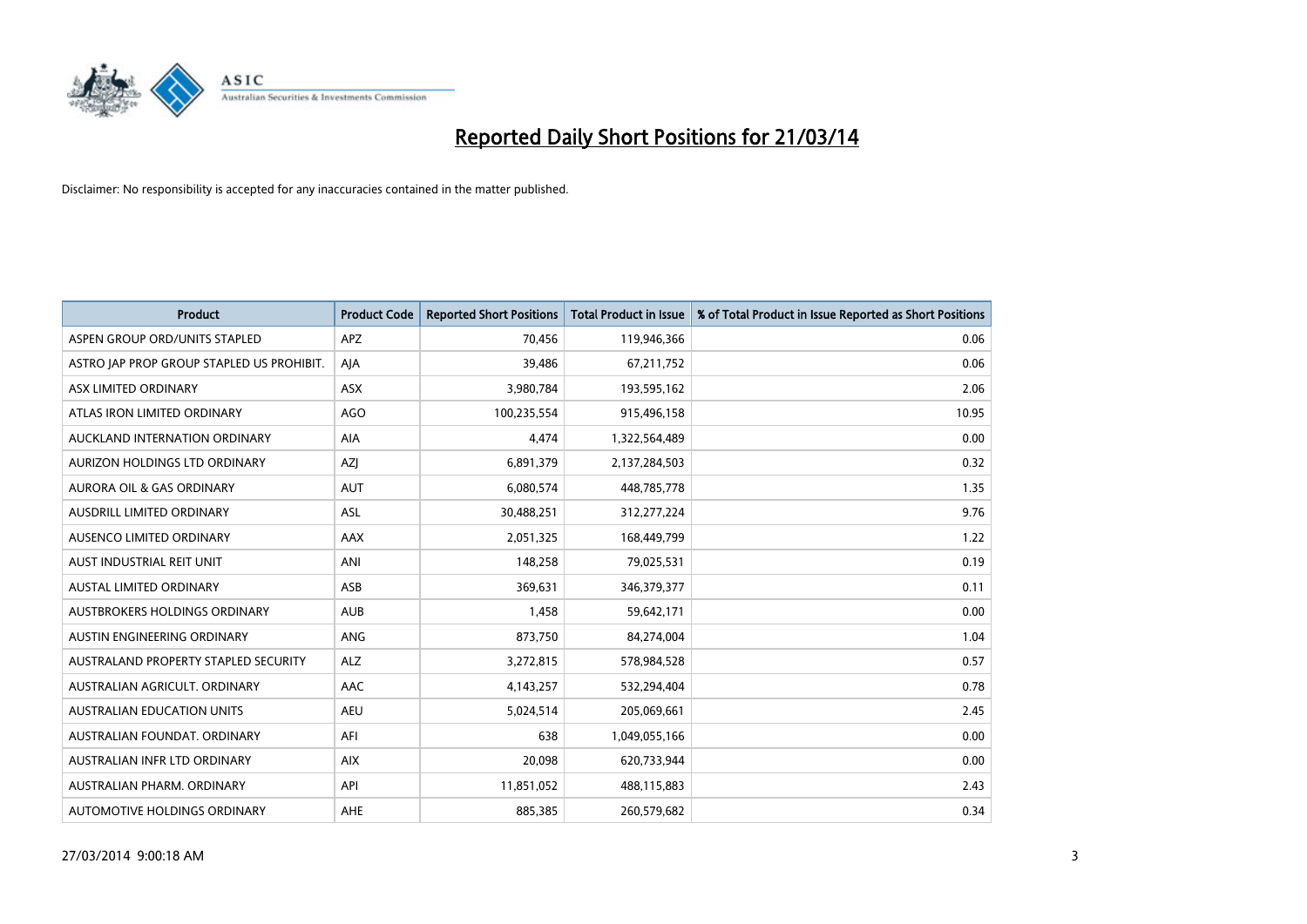

| <b>Product</b>                       | <b>Product Code</b> | <b>Reported Short Positions</b> | <b>Total Product in Issue</b> | % of Total Product in Issue Reported as Short Positions |
|--------------------------------------|---------------------|---------------------------------|-------------------------------|---------------------------------------------------------|
| AVEO GROUP STAPLED SECURITIES        | <b>AOG</b>          | 10,040,368                      | 500,111,460                   | 2.01                                                    |
| AWE LIMITED ORDINARY                 | AWE                 | 259,988                         | 522,696,385                   | 0.05                                                    |
| AZONTO PET LTD ORDINARY              | APY                 |                                 | 1,158,625,100                 | 0.00                                                    |
| BANDANNA ENERGY ORDINARY             | <b>BND</b>          | 26,328,460                      | 528,481,199                   | 4.98                                                    |
| BANK OF QUEENSLAND. ORDINARY         | <b>BOQ</b>          | 4,435,105                       | 322,566,581                   | 1.37                                                    |
| <b>BANNERMAN RESOURCES ORDINARY</b>  | <b>BMN</b>          | 300,000                         | 322,885,298                   | 0.09                                                    |
| <b>BASE RES LIMITED ORDINARY</b>     | <b>BSE</b>          | 6,427,865                       | 561,840,029                   | 1.14                                                    |
| <b>BATHURST RES LTD. ORDINARY</b>    | <b>BRL</b>          | 13,464,572                      | 821,457,725                   | 1.64                                                    |
| BC IRON LIMITED ORDINARY             | <b>BCI</b>          | 148,354                         | 124,028,630                   | 0.12                                                    |
| BEACH ENERGY LIMITED ORDINARY        | <b>BPT</b>          | 33,032,069                      | 1,283,241,004                 | 2.57                                                    |
| BEADELL RESOURCE LTD ORDINARY        | <b>BDR</b>          | 44,910,479                      | 790,777,280                   | 5.68                                                    |
| <b>BEGA CHEESE LTD ORDINARY</b>      | <b>BGA</b>          | 893,680                         | 152,245,802                   | 0.59                                                    |
| BENDIGO AND ADELAIDE ORDINARY        | <b>BEN</b>          | 10,996,971                      | 410,297,092                   | 2.68                                                    |
| <b>BENITEC BIOPHARMA ORDINARY</b>    | <b>BLT</b>          | 3,041                           | 100,115,987                   | 0.00                                                    |
| BENTHAM IMF LTD ORDINARY             | <b>IMF</b>          | 3,935,352                       | 164,380,143                   | 2.39                                                    |
| BERKELEY RESOURCES ORDINARY          | <b>BKY</b>          | 31,002                          | 180,361,323                   | 0.02                                                    |
| BETASHARES ASX RES ETF UNITS         | <b>ORE</b>          | 517,432                         | 3,022,150                     | 17.12                                                   |
| <b>BHP BILLITON LIMITED ORDINARY</b> | <b>BHP</b>          | 9,060,138                       | 3,211,691,105                 | 0.28                                                    |
| <b>BILLABONG DEFERRED</b>            | <b>BBGN</b>         | 13,286                          | 180,273,753                   | 0.01                                                    |
| <b>BILLABONG ORDINARY</b>            | <b>BBG</b>          | 15,858,258                      | 878,020,691                   | 1.81                                                    |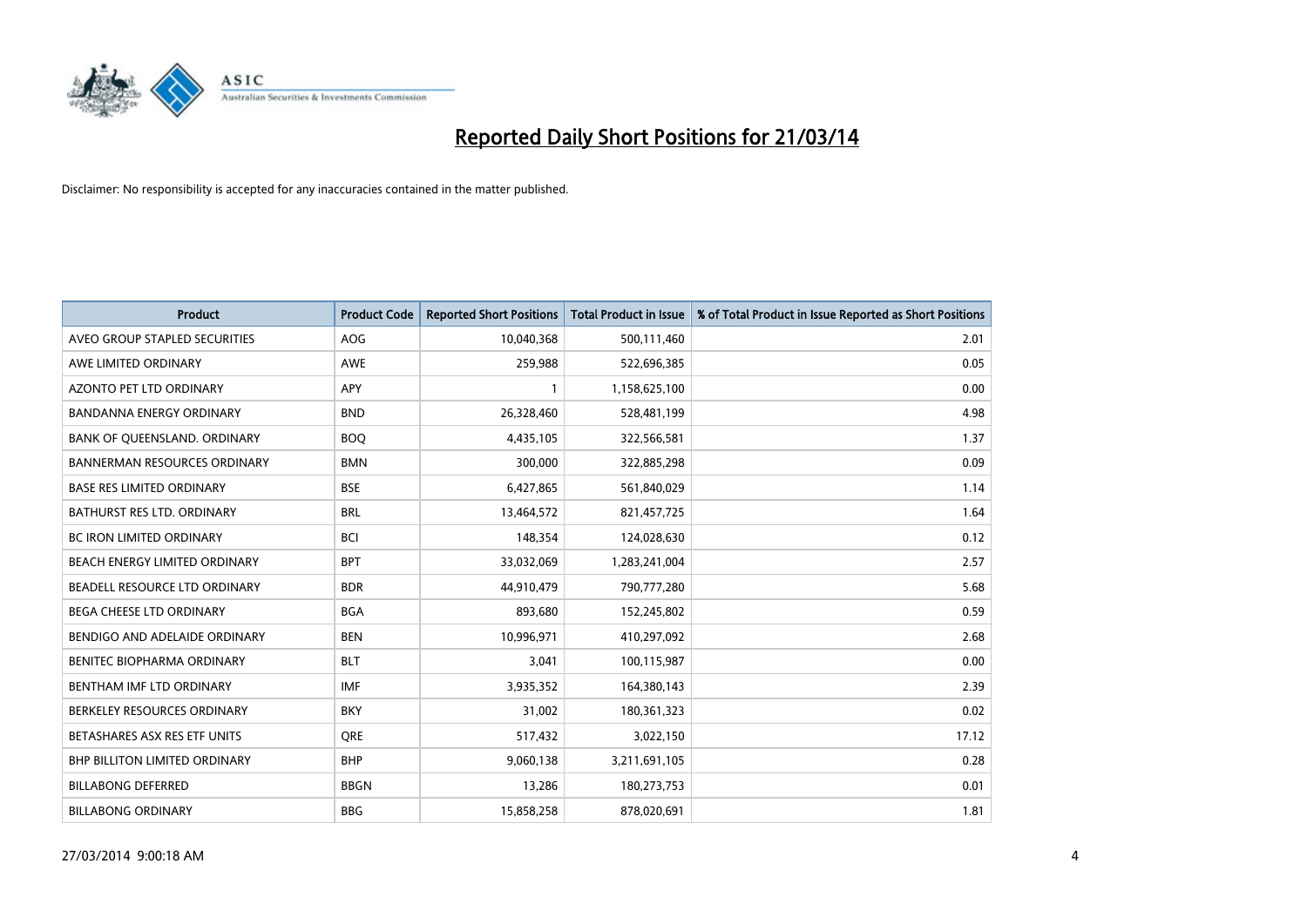

| <b>Product</b>                                | <b>Product Code</b> | <b>Reported Short Positions</b> | <b>Total Product in Issue</b> | % of Total Product in Issue Reported as Short Positions |
|-----------------------------------------------|---------------------|---------------------------------|-------------------------------|---------------------------------------------------------|
| <b>BIONOMICS LIMITED ORDINARY</b>             | <b>BNO</b>          | 1,186,316                       | 417,311,567                   | 0.28                                                    |
| <b>BLACKMORES LIMITED ORDINARY</b>            | <b>BKL</b>          | 5,629                           | 17,046,032                    | 0.03                                                    |
| <b>BLACKTHORN RESOURCES ORD US PROHIBITED</b> | <b>BTR</b>          | 291,617                         | 164,285,950                   | 0.18                                                    |
| BLUESCOPE STEEL LTD ORDINARY                  | <b>BSL</b>          | 6,655,928                       | 558,733,728                   | 1.19                                                    |
| <b>BOART LONGYEAR ORDINARY</b>                | <b>BLY</b>          | 46,839,907                      | 461,163,412                   | 10.16                                                   |
| <b>BOOM LOGISTICS ORDINARY</b>                | <b>BOL</b>          | 78,625                          | 474,868,764                   | 0.02                                                    |
| BORAL LIMITED, ORDINARY                       | <b>BLD</b>          | 29,795,586                      | 778,739,826                   | 3.83                                                    |
| <b>BRADKEN LIMITED ORDINARY</b>               | <b>BKN</b>          | 18,346,298                      | 169,240,662                   | 10.84                                                   |
| <b>BRAMBLES LIMITED ORDINARY</b>              | <b>BXB</b>          | 1,443,655                       | 1,562,136,672                 | 0.09                                                    |
| BREVILLE GROUP LTD ORDINARY                   | <b>BRG</b>          | 2,184,729                       | 130,095,322                   | 1.68                                                    |
| <b>BRICKWORKS LIMITED ORDINARY</b>            | <b>BKW</b>          | 52,283                          | 148,038,996                   | 0.04                                                    |
| <b>BROCKMAN MINING LTD ORDINARY</b>           | <b>BCK</b>          | 36                              | 8,381,982,131                 | 0.00                                                    |
| BT INVESTMENT MNGMNT ORDINARY                 | <b>BTT</b>          | 260,458                         | 282,727,073                   | 0.09                                                    |
| <b>BURU ENERGY ORDINARY</b>                   | <b>BRU</b>          | 13,208,824                      | 298,505,530                   | 4.42                                                    |
| <b>BWP TRUST ORDINARY UNITS</b>               | <b>BWP</b>          | 6,378,398                       | 634,395,195                   | 1.01                                                    |
| CABCHARGE AUSTRALIA ORDINARY                  | CAB                 | 8,697,473                       | 120,430,683                   | 7.22                                                    |
| CALTEX AUSTRALIA ORDINARY                     | <b>CTX</b>          | 2,014,788                       | 270,000,000                   | 0.75                                                    |
| CAPE LAMBERT RES LTD ORDINARY                 | <b>CFE</b>          | 125,283                         | 665,138,887                   | 0.02                                                    |
| <b>CARDNO LIMITED ORDINARY</b>                | CDD                 | 6,218,641                       | 160,379,845                   | 3.88                                                    |
| <b>CARINDALE PROPERTY UNIT</b>                | <b>CDP</b>          | 480                             | 70,000,000                    | 0.00                                                    |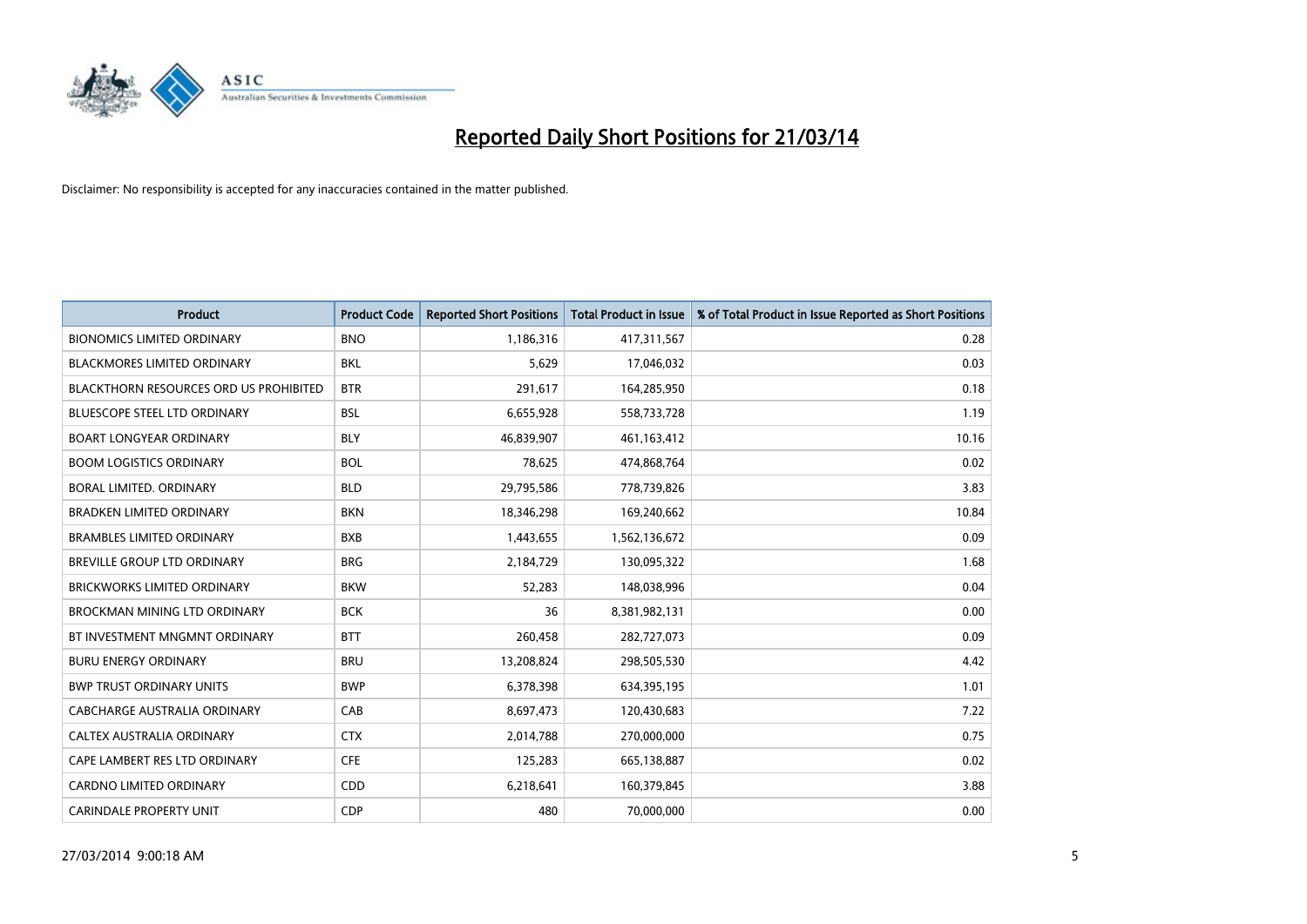

| <b>Product</b>                           | <b>Product Code</b> | <b>Reported Short Positions</b> | <b>Total Product in Issue</b> | % of Total Product in Issue Reported as Short Positions |
|------------------------------------------|---------------------|---------------------------------|-------------------------------|---------------------------------------------------------|
| CARNARVON PETROLEUM ORDINARY             | <b>CVN</b>          | 734                             | 986,565,952                   | 0.00                                                    |
| CARSALES.COM LTD ORDINARY                | <b>CRZ</b>          | 7,346,126                       | 237,773,965                   | 3.09                                                    |
| <b>CASH CONVERTERS ORDINARY</b>          | CCV                 | 11,724,539                      | 426,302,767                   | 2.75                                                    |
| CEDAR WOODS PROP. ORDINARY               | <b>CWP</b>          | 94,035                          | 73,732,683                    | 0.13                                                    |
| CENTRAL PETROLEUM ORDINARY               | <b>CTP</b>          | 504,917                         | 309,219,473                   | 0.16                                                    |
| <b>CERAMIC FUEL CELLS ORDINARY</b>       | <b>CFU</b>          | 4,058                           | 1,751,724,324                 | 0.00                                                    |
| CFS RETAIL TRUST GRP DEFERRED SETTLEMENT | <b>CFXDA</b>        | 73,530,341                      | 3,018,050,810                 | 2.44                                                    |
| CHALLENGER DIV.PRO. STAPLED UNITS        | <b>CDI</b>          | 177,286                         | 214,101,013                   | 0.08                                                    |
| <b>CHALLENGER LIMITED ORDINARY</b>       | <b>CGF</b>          | 1,196,803                       | 530,862,585                   | 0.23                                                    |
| CHARTER HALL GROUP STAPLED US PROHIBIT.  | <b>CHC</b>          | 465,836                         | 347,925,558                   | 0.13                                                    |
| <b>CHARTER HALL RETAIL UNITS</b>         | <b>COR</b>          | 9,199,273                       | 369,040,750                   | 2.49                                                    |
| <b>CHORUS LIMITED ORDINARY</b>           | <b>CNU</b>          | 531,212                         | 396,369,767                   | 0.13                                                    |
| CITIGOLD CORP LTD ORDINARY               | <b>CTO</b>          | 153,427                         | 1,495,764,906                 | 0.01                                                    |
| CLINUVEL PHARMACEUT. ORDINARY            | <b>CUV</b>          | 600                             | 38,217,038                    | 0.00                                                    |
| COAL OF AFRICA LTD ORDINARY              | <b>CZA</b>          | 426                             | 1,048,368,613                 | 0.00                                                    |
| <b>COALSPUR MINES LTD ORDINARY</b>       | <b>CPL</b>          | 6,447,258                       | 641,394,435                   | 1.01                                                    |
| COBAR CONSOLIDATED ORDINARY              | CCU                 | 100,000                         | 329,715,353                   | 0.03                                                    |
| COCA-COLA AMATIL ORDINARY                | <b>CCL</b>          | 14,773,889                      | 763,590,249                   | 1.93                                                    |
| <b>COCHLEAR LIMITED ORDINARY</b>         | <b>COH</b>          | 9,896,215                       | 57,062,020                    | 17.34                                                   |
| COCKATOO COAL ORDINARY                   | <b>COK</b>          | 167,987                         | 4,529,134,266                 | 0.00                                                    |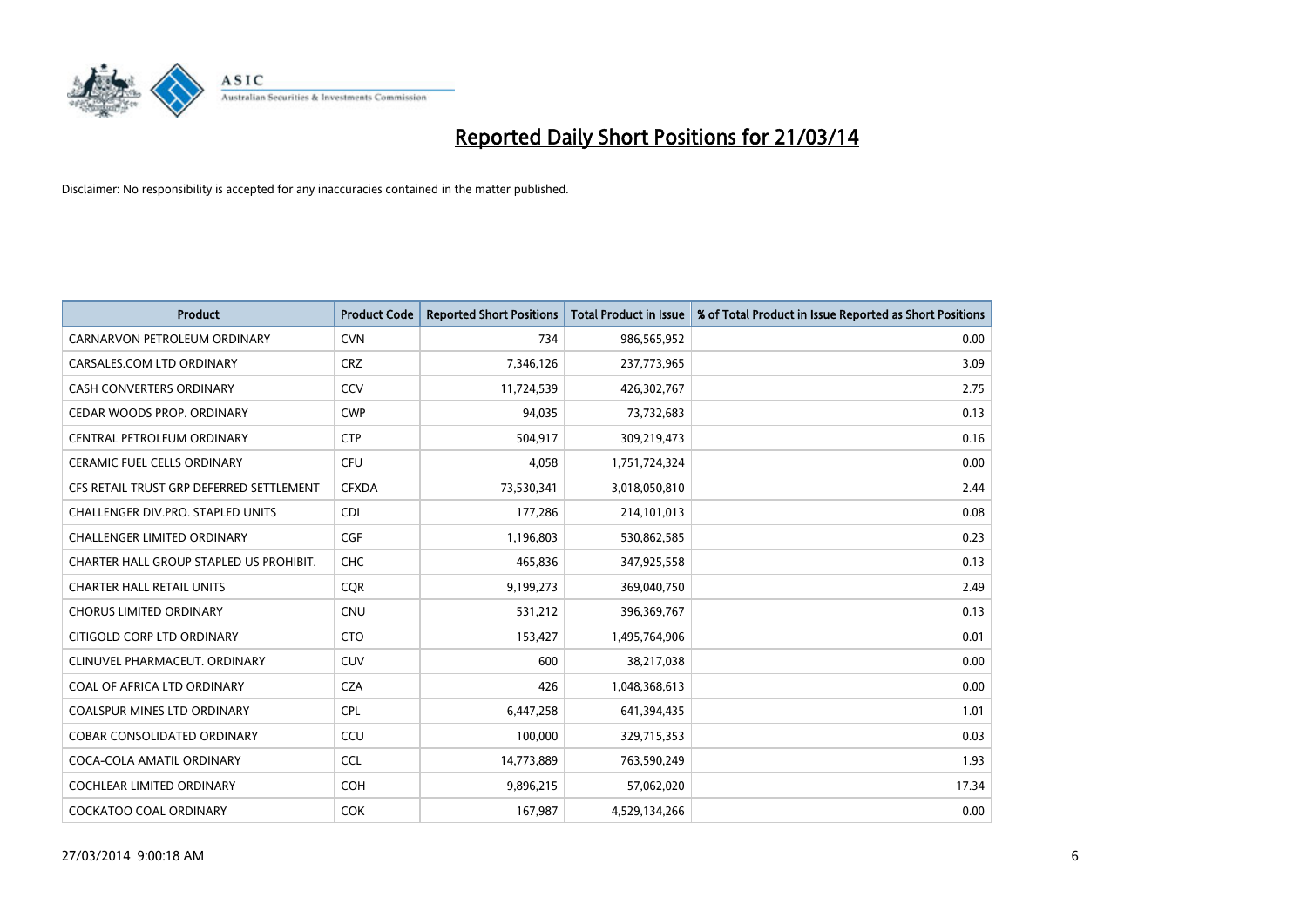

| <b>Product</b>                          | <b>Product Code</b> | <b>Reported Short Positions</b> | <b>Total Product in Issue</b> | % of Total Product in Issue Reported as Short Positions |
|-----------------------------------------|---------------------|---------------------------------|-------------------------------|---------------------------------------------------------|
| <b>CODAN LIMITED ORDINARY</b>           | <b>CDA</b>          | 520,662                         | 176,969,924                   | 0.29                                                    |
| COFFEY INTERNATIONAL ORDINARY           | <b>COF</b>          | 18,923                          | 255,833,165                   | 0.01                                                    |
| <b>COKAL LTD ORDINARY</b>               | <b>CKA</b>          | 13,650                          | 471,103,926                   | 0.00                                                    |
| <b>COLLECTION HOUSE ORDINARY</b>        | <b>CLH</b>          | 2,248,000                       | 128,969,148                   | 1.74                                                    |
| <b>COLLINS FOODS LTD ORDINARY</b>       | <b>CKF</b>          | 12,192                          | 93,000,003                    | 0.01                                                    |
| COMMONWEALTH BANK, ORDINARY             | <b>CBA</b>          | 10,214,374                      | 1,611,928,836                 | 0.63                                                    |
| <b>COMMONWEALTH PROP ORDINARY UNITS</b> | <b>CPA</b>          | 155,876                         | 2,347,003,413                 | 0.01                                                    |
| <b>COMPASS RESOURCES ORDINARY</b>       | <b>CMR</b>          | 7,472                           | 1,403,744,100                 | 0.00                                                    |
| <b>COMPUTERSHARE LTD ORDINARY</b>       | <b>CPU</b>          | 11,513,641                      | 556,203,079                   | 2.07                                                    |
| <b>COOPER ENERGY LTD ORDINARY</b>       | COE                 | 139,814                         | 329,235,509                   | 0.04                                                    |
| CORP TRAVEL LIMITED ORDINARY            | <b>CTD</b>          | 51,320                          | 89,890,762                    | 0.06                                                    |
| <b>COVER-MORE GRP LTD ORDINARY</b>      | <b>CVO</b>          | 3,293,652                       | 317,750,000                   | 1.04                                                    |
| CREDIT CORP GROUP ORDINARY              | CCP                 | 192,977                         | 46,131,882                    | 0.42                                                    |
| <b>CROMWELL PROP STAPLED SECURITIES</b> | <b>CMW</b>          | 21,585,727                      | 1,724,697,156                 | 1.25                                                    |
| <b>CROWE HORWATH AUS ORDINARY</b>       | <b>CRH</b>          | 614,533                         | 273,005,429                   | 0.23                                                    |
| <b>CROWN RESORTS LTD ORDINARY</b>       | <b>CWN</b>          | 4,104,577                       | 728,394,185                   | 0.56                                                    |
| <b>CSG LIMITED ORDINARY</b>             | CSV                 | 8,210                           | 278,973,075                   | 0.00                                                    |
| <b>CSL LIMITED ORDINARY</b>             | <b>CSL</b>          | 580,241                         | 483,611,496                   | 0.12                                                    |
| <b>CSR LIMITED ORDINARY</b>             | <b>CSR</b>          | 14,959,314                      | 506,000,315                   | 2.96                                                    |
| <b>CUDECO LIMITED ORDINARY</b>          | CDU                 | 8,571,150                       | 234,033,408                   | 3.66                                                    |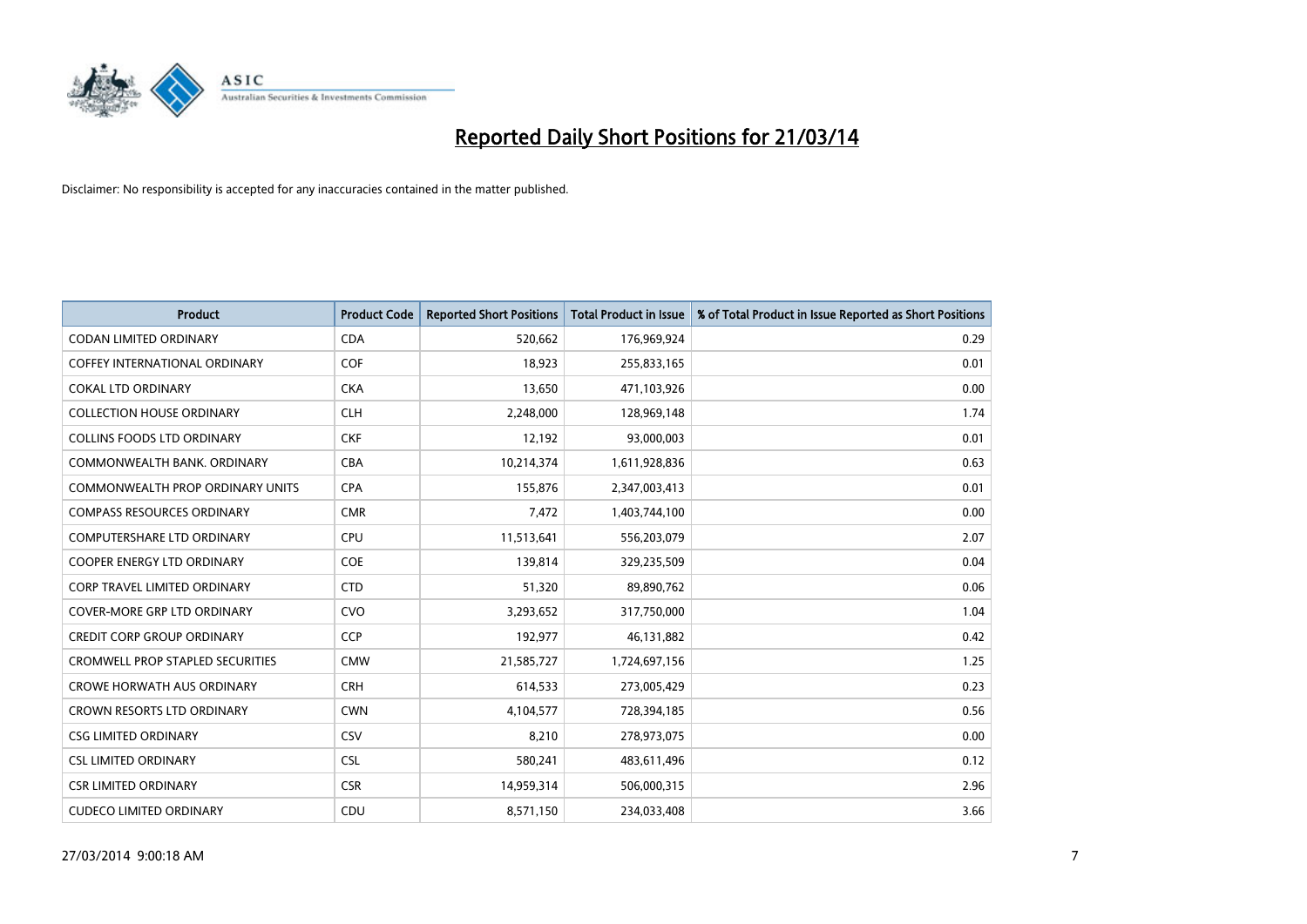

| <b>Product</b>                       | <b>Product Code</b> | <b>Reported Short Positions</b> | <b>Total Product in Issue</b> | % of Total Product in Issue Reported as Short Positions |
|--------------------------------------|---------------------|---------------------------------|-------------------------------|---------------------------------------------------------|
| DART ENERGY LTD ORDINARY             | <b>DTE</b>          | 4,624,147                       | 1,108,752,733                 | 0.42                                                    |
| DATA#3 LIMITED ORDINARY              | <b>DTL</b>          | 241,417                         | 153,974,950                   | 0.16                                                    |
| DAVID JONES LIMITED ORDINARY         | <b>DIS</b>          | 30,778,562                      | 537,137,845                   | 5.73                                                    |
| <b>DECMIL GROUP LIMITED ORDINARY</b> | <b>DCG</b>          | 1,933,223                       | 168,657,794                   | 1.15                                                    |
| DEEP YELLOW LIMITED ORDINARY         | <b>DYL</b>          | 1,600,000                       | 1,617,041,367                 | 0.10                                                    |
| DEVINE LIMITED ORDINARY              | <b>DVN</b>          | 10,000                          | 158,730,556                   | 0.01                                                    |
| DEXUS PROPERTY GROUP STAPLED UNITS   | <b>DXS</b>          | 8,996,770                       | 5,379,489,824                 | 0.17                                                    |
| DICK SMITH HLDGS ORDINARY            | <b>DSH</b>          | 11,799,073                      | 236,511,364                   | 4.99                                                    |
| DISCOVERY METALS LTD ORDINARY        | <b>DML</b>          | 5,808,372                       | 560,034,418                   | 1.04                                                    |
| DOMINO PIZZA ENTERPR ORDINARY        | <b>DMP</b>          | 1,693,061                       | 85,915,713                    | 1.97                                                    |
| DONACO INTERNATIONAL ORDINARY        | <b>DNA</b>          | 528,001                         | 403,108,954                   | 0.13                                                    |
| DORAY MINERALS LTD ORDINARY          | <b>DRM</b>          | 2,645                           | 163,326,768                   | 0.00                                                    |
| DOWNER EDI LIMITED ORDINARY          | <b>DOW</b>          | 15,292,566                      | 434,734,970                   | 3.52                                                    |
| DRAGON MINING LTD ORDINARY           | <b>DRA</b>          | 50,000                          | 88,840,613                    | 0.06                                                    |
| DRILLSEARCH ENERGY ORDINARY          | <b>DLS</b>          | 13,141,779                      | 432,965,895                   | 3.04                                                    |
| DUET GROUP STAPLED US PROHIBIT.      | <b>DUE</b>          | 22,155,767                      | 1,296,528,384                 | 1.71                                                    |
| DULUXGROUP LIMITED ORDINARY          | <b>DLX</b>          | 1,987,067                       | 381,093,950                   | 0.52                                                    |
| <b>DWS LTD ORDINARY</b>              | <b>DWS</b>          | 7,001                           | 132,362,763                   | 0.01                                                    |
| ECHO ENTERTAINMENT ORDINARY          | <b>EGP</b>          | 27,368,327                      | 825,672,730                   | 3.31                                                    |
| ELDERS LIMITED ORDINARY              | <b>ELD</b>          | 19,776,311                      | 455,013,329                   | 4.35                                                    |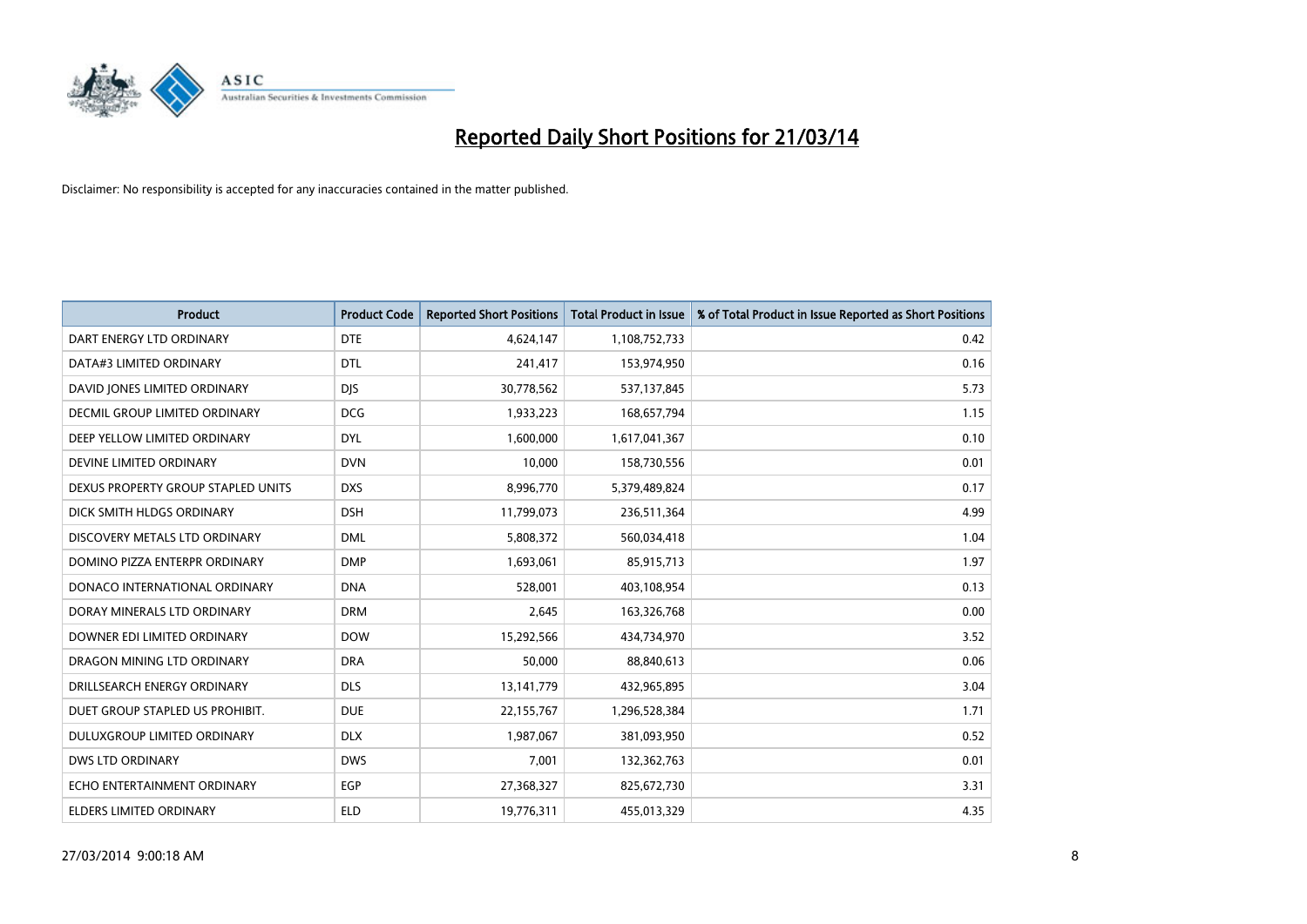

| <b>Product</b>                         | <b>Product Code</b> | <b>Reported Short Positions</b> | <b>Total Product in Issue</b> | % of Total Product in Issue Reported as Short Positions |
|----------------------------------------|---------------------|---------------------------------|-------------------------------|---------------------------------------------------------|
| ELEMENTAL MINERALS ORDINARY            | <b>ELM</b>          | 170,287                         | 303,263,391                   | 0.06                                                    |
| <b>EMECO HOLDINGS ORDINARY</b>         | <b>EHL</b>          | 14,934,976                      | 599,675,707                   | 2.49                                                    |
| <b>ENDEAVOUR MIN CORP CDI 1:1</b>      | <b>EVR</b>          | 31,265                          | 68,203,015                    | 0.05                                                    |
| ENERGY RESOURCES ORDINARY 'A'          | <b>ERA</b>          | 8,734,822                       | 517,725,062                   | 1.69                                                    |
| <b>ENERGY WORLD CORPOR, ORDINARY</b>   | <b>EWC</b>          | 55,421,068                      | 1,734,166,672                 | 3.20                                                    |
| <b>ENVESTRA LIMITED ORDINARY</b>       | <b>ENV</b>          | 673,572                         | 1,796,808,474                 | 0.04                                                    |
| EQUATORIAL RES LTD ORDINARY            | <b>EQX</b>          | 3,857                           | 122,185,353                   | 0.00                                                    |
| ERM POWER LIMITED ORDINARY             | EPW                 | 1,036,893                       | 239,269,727                   | 0.43                                                    |
| <b>ESERVGLOBAL LIMITED ORDINARY</b>    | ESV                 | 3,000,000                       | 253,545,997                   | 1.18                                                    |
| ETHANE PIPELINE STAPLED SECURITIES     | <b>EPX</b>          | 9,488                           | 69,302,275                    | 0.01                                                    |
| EVOLUTION MINING LTD ORDINARY          | <b>EVN</b>          | 30,571,363                      | 708,652,367                   | 4.31                                                    |
| FAIRFAX MEDIA LTD ORDINARY             | <b>FXI</b>          | 130,650,353                     | 2,351,955,725                 | 5.55                                                    |
| <b>FANTASTIC HOLDINGS ORDINARY</b>     | <b>FAN</b>          | 19,107                          | 103,068,398                   | 0.02                                                    |
| <b>FAR LTD ORDINARY</b>                | <b>FAR</b>          | 37,909,070                      | 2,499,846,742                 | 1.52                                                    |
| FEDERATION CNTRES ORD/UNIT STAPLED SEC | <b>FDC</b>          | 4,683,931                       | 1,427,641,565                 | 0.33                                                    |
| FISHER & PAYKEL H. ORDINARY            | <b>FPH</b>          | 1,622,355                       | 551,102,368                   | 0.29                                                    |
| FLEETWOOD CORP ORDINARY                | <b>FWD</b>          | 2,440,619                       | 60,522,619                    | 4.03                                                    |
| FLETCHER BUILDING ORDINARY             | <b>FBU</b>          | 1,880,195                       | 687,854,788                   | 0.27                                                    |
| <b>FLEXIGROUP LIMITED ORDINARY</b>     | <b>FXL</b>          | 1,005,571                       | 304,096,060                   | 0.33                                                    |
| FLIGHT CENTRE TRAVEL ORDINARY          | <b>FLT</b>          | 6,018,115                       | 100,554,606                   | 5.98                                                    |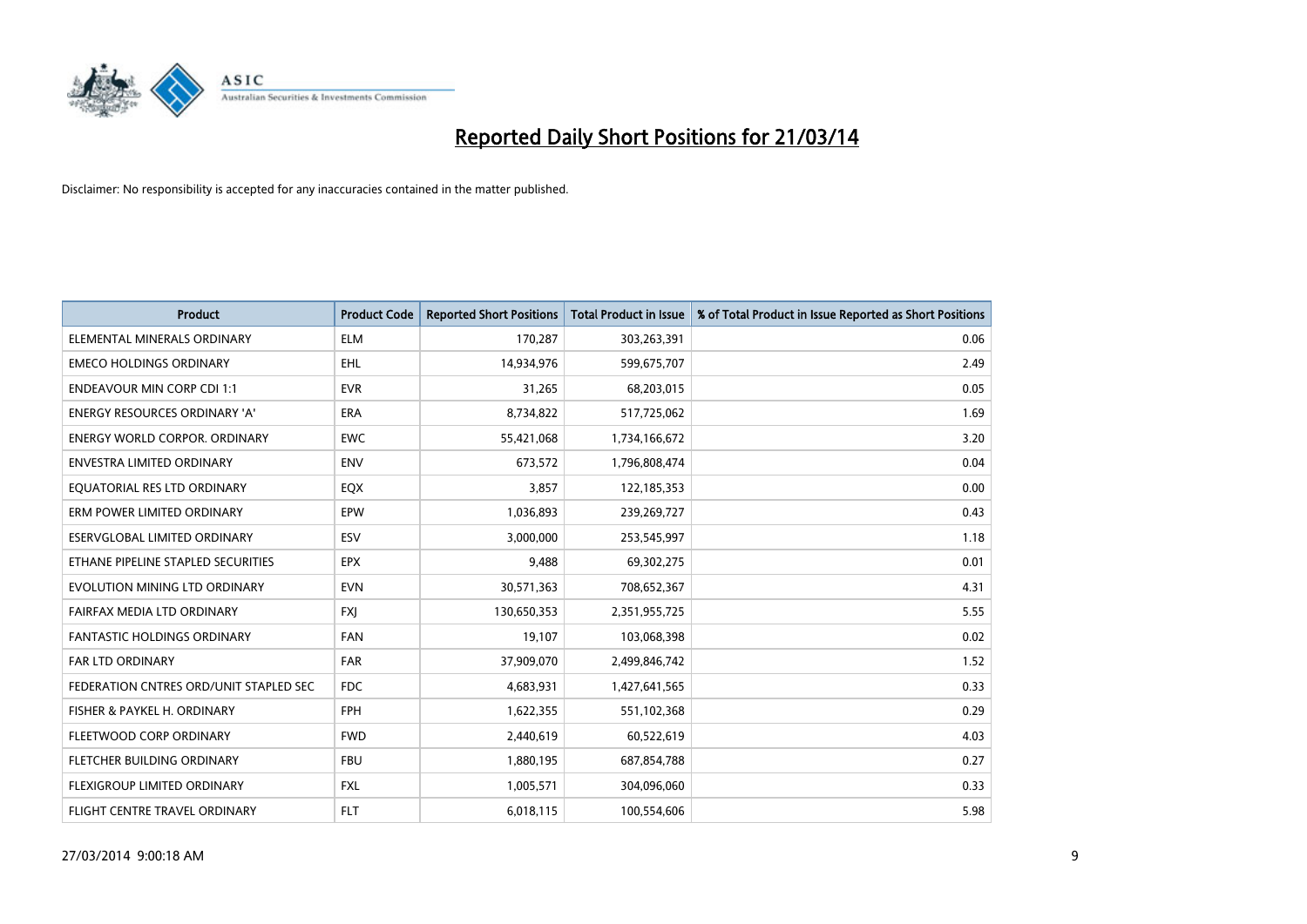

| <b>Product</b>                             | <b>Product Code</b> | <b>Reported Short Positions</b> | <b>Total Product in Issue</b> | % of Total Product in Issue Reported as Short Positions |
|--------------------------------------------|---------------------|---------------------------------|-------------------------------|---------------------------------------------------------|
| FLINDERS MINES LTD ORDINARY                | <b>FMS</b>          | 9,547,865                       | 2,100,866,748                 | 0.45                                                    |
| <b>FOCUS MINERALS LTD ORDINARY</b>         | <b>FML</b>          | 10,401,943                      | 9,137,375,877                 | 0.11                                                    |
| FONTERRA SHARE FUND ORDINARY UNITS         | FSF                 | 9,736                           | 106,700,484                   | 0.01                                                    |
| FORGE GROUP LIMITED ORDINARY               | FGE                 | 4,264,315                       | 86,169,014                    | 4.95                                                    |
| FORTESCUE METALS GRP ORDINARY              | <b>FMG</b>          | 165,733,648                     | 3,113,798,151                 | 5.32                                                    |
| <b>G.U.D. HOLDINGS ORDINARY</b>            | GUD                 | 3,969,183                       | 71,241,319                    | 5.57                                                    |
| <b>G8 EDUCATION LIMITED ORDINARY</b>       | <b>GEM</b>          | 4,164,604                       | 301,705,105                   | 1.38                                                    |
| <b>GALAXY RESOURCES ORDINARY</b>           | <b>GXY</b>          | 329,458                         | 1,027,073,389                 | 0.03                                                    |
| <b>GBST HOLDINGS ORDINARY</b>              | GBT                 | 81,643                          | 66,561,725                    | 0.12                                                    |
| <b>GDI PROPERTY GRP STAPLED SECURITIES</b> | <b>GDI</b>          | 4,312,373                       | 567,575,025                   | 0.76                                                    |
| <b>GENETIC TECHNOLOGIES ORDINARY</b>       | <b>GTG</b>          | 1,282,500                       | 631,951,612                   | 0.20                                                    |
| <b>GEODYNAMICS LIMITED ORDINARY</b>        | GDY                 | 850                             | 406,452,608                   | 0.00                                                    |
| GI DYNAMICS, INC CDI US PROHIBITED         | GID                 | 920,140                         | 395,856,465                   | 0.23                                                    |
| <b>GINDALBIE METALS LTD ORDINARY</b>       | GBG                 | 43,527,210                      | 1,493,660,842                 | 2.91                                                    |
| <b>GOODMAN FIELDER, ORDINARY</b>           | <b>GFF</b>          | 52,621,886                      | 1,955,559,207                 | 2.69                                                    |
| <b>GOODMAN GROUP STAPLED</b>               | <b>GMG</b>          | 3,847,382                       | 1,727,685,976                 | 0.22                                                    |
| <b>GPT GROUP STAPLED SEC.</b>              | <b>GPT</b>          | 6,175,597                       | 1,685,779,634                 | 0.37                                                    |
| <b>GRAINCORP LIMITED A CLASS ORDINARY</b>  | <b>GNC</b>          | 2,126,856                       | 228,855,628                   | 0.93                                                    |
| <b>GRANGE RESOURCES, ORDINARY</b>          | <b>GRR</b>          | 4,684,144                       | 1,157,097,869                 | 0.40                                                    |
| <b>GREENCROSS LIMITED ORDINARY</b>         | GXL                 | 478                             | 90,893,174                    | 0.00                                                    |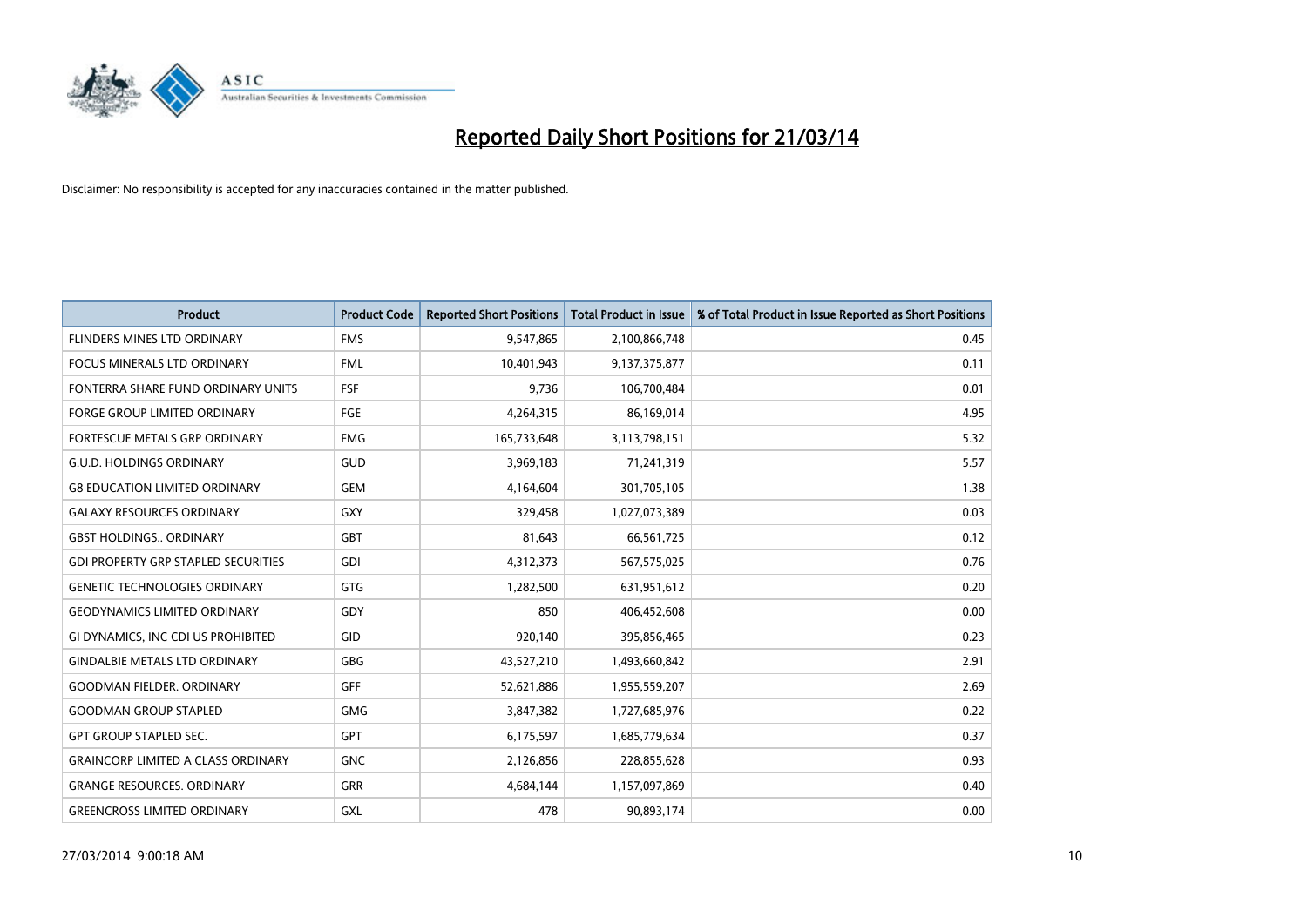

| <b>Product</b>                       | <b>Product Code</b> | <b>Reported Short Positions</b> | <b>Total Product in Issue</b> | % of Total Product in Issue Reported as Short Positions |
|--------------------------------------|---------------------|---------------------------------|-------------------------------|---------------------------------------------------------|
| <b>GREENLAND MIN EN LTD ORDINARY</b> | GGG                 | 3,375,504                       | 574,572,911                   | 0.59                                                    |
| <b>GRYPHON MINERALS LTD ORDINARY</b> | GRY                 | 6,069,255                       | 400,889,282                   | 1.51                                                    |
| <b>GUILDFORD COAL LTD ORDINARY</b>   | <b>GUF</b>          | 216,030                         | 744,594,332                   | 0.03                                                    |
| <b>GUINNESS PEAT GROUP. CDI 1:1</b>  | <b>GPG</b>          | 81,925                          | 179,896,960                   | 0.05                                                    |
| <b>GWA GROUP LTD ORDINARY</b>        | <b>GWA</b>          | 10,192,014                      | 306,533,770                   | 3.32                                                    |
| <b>HARVEY NORMAN ORDINARY</b>        | <b>HVN</b>          | 60,477,145                      | 1,062,316,784                 | 5.69                                                    |
| <b>HENDERSON GROUP CDI 1:1</b>       | <b>HGG</b>          | 1,077,696                       | 632,597,144                   | 0.17                                                    |
| HFA HOLDINGS LIMITED ORDINARY        | <b>HFA</b>          | 3,809                           | 118,738,157                   | 0.00                                                    |
| HIGHLANDS PACIFIC ORDINARY           | <b>HIG</b>          | 10,001                          | 854,261,346                   | 0.00                                                    |
| HILLGROVE RES LTD ORDINARY           | <b>HGO</b>          | 15,338,798                      | 1,180,889,221                 | 1.30                                                    |
| <b>HILLS LTD ORDINARY</b>            | <b>HIL</b>          | 840,514                         | 236,619,450                   | 0.36                                                    |
| HORIZON OIL LIMITED ORDINARY         | <b>HZN</b>          | 96,475,953                      | 1,301,147,932                 | 7.41                                                    |
| HOT CHILI LTD ORDINARY               | <b>HCH</b>          | 10.000                          | 347,732,196                   | 0.00                                                    |
| <b>HOTEL PROPERTY STAPLED</b>        | <b>HPI</b>          | 325,827                         | 132,870,000                   | 0.25                                                    |
| <b>ICAR ASIA LTD ORDINARY</b>        | ICO                 | 97,192                          | 121,346,281                   | 0.08                                                    |
| <b>ICON ENERGY LIMITED ORDINARY</b>  | <b>ICN</b>          | 2,926                           | 615,774,351                   | 0.00                                                    |
| <b>IINET LIMITED ORDINARY</b>        | <b>IIN</b>          | 674,094                         | 161,238,847                   | 0.42                                                    |
| ILUKA RESOURCES ORDINARY             | ILU                 | 42,655,417                      | 418,700,517                   | 10.19                                                   |
| <b>IMDEX LIMITED ORDINARY</b>        | <b>IMD</b>          | 4,993,174                       | 210,473,188                   | 2.37                                                    |
| <b>INCITEC PIVOT ORDINARY</b>        | IPL                 | 19,727,059                      | 1,644,919,097                 | 1.20                                                    |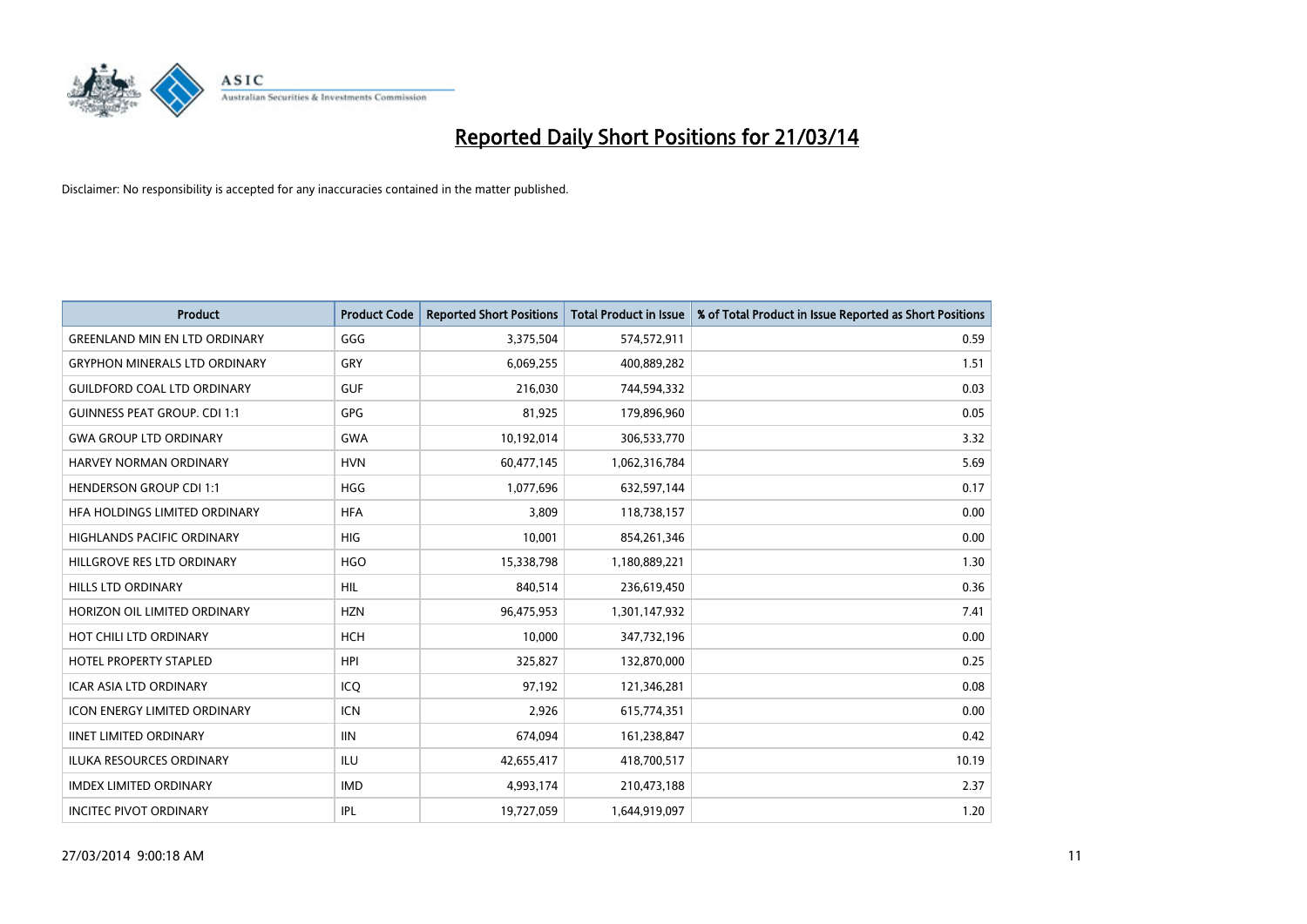

| <b>Product</b>                                  | <b>Product Code</b> | <b>Reported Short Positions</b> | <b>Total Product in Issue</b> | % of Total Product in Issue Reported as Short Positions |
|-------------------------------------------------|---------------------|---------------------------------|-------------------------------|---------------------------------------------------------|
| <b>INDEPENDENCE GROUP ORDINARY</b>              | <b>IGO</b>          | 4,243,509                       | 233,323,905                   | 1.82                                                    |
| INDOCHINE MINING LTD ORDINARY                   | <b>IDC</b>          | 18,008                          | 965,200,471                   | 0.00                                                    |
| <b>INDOPHIL RESOURCES ORDINARY</b>              | <b>IRN</b>          | 1,093,430                       | 1,203,146,194                 | 0.09                                                    |
| <b>INDUSTRIA REIT STAPLED</b>                   | <b>IDR</b>          | 22,282                          | 125,000,001                   | 0.02                                                    |
| <b>INFIGEN ENERGY STAPLED SECURITIES</b>        | <b>IFN</b>          | 3,801,945                       | 764,993,434                   | 0.50                                                    |
| <b>INFRATIL LIMITED ORDINARY</b>                | <b>IFZ</b>          | 81,000                          | 602,983,776                   | 0.01                                                    |
| <b>INGENIA GROUP STAPLED SECURITIES</b>         | <b>INA</b>          | 337,146                         | 676,240,232                   | 0.05                                                    |
| <b>INSURANCE AUSTRALIA ORDINARY</b>             | <b>IAG</b>          | 7,684,000                       | 2,341,618,048                 | 0.33                                                    |
| <b>INTREPID MINES ORDINARY</b>                  | <b>IAU</b>          | 18,574,192                      | 556,612,782                   | 3.34                                                    |
| <b>INVESTA OFFICE FUND STAPLED SECURITIES</b>   | <b>IOF</b>          | 1,178,811                       | 614,047,458                   | 0.19                                                    |
| <b>INVOCARE LIMITED ORDINARY</b>                | IVC                 | 4,386,293                       | 110,030,298                   | 3.99                                                    |
| <b>IOOF HOLDINGS LTD ORDINARY</b>               | IFL                 | 1,953,634                       | 232,118,034                   | 0.84                                                    |
| <b>IPROPERTY GROUP LTD ORDINARY</b>             | <b>IPP</b>          | 674,858                         | 181,415,005                   | 0.37                                                    |
| <b>IRESS LIMITED ORDINARY</b>                   | <b>IRE</b>          | 355,399                         | 158,585,126                   | 0.22                                                    |
| <b>IRON ORE HOLDINGS ORDINARY</b>               | <b>IOH</b>          | 26,197                          | 161,174,005                   | 0.02                                                    |
| <b>ISELECT LTD ORDINARY</b>                     | <b>ISU</b>          | 343,431                         | 260,889,894                   | 0.13                                                    |
| ISHS GLOBAL 100 ETF CDI 1:1                     | <b>IOO</b>          | 2,957                           | 10,600,000                    | 0.03                                                    |
| <b>ISONEA LIMITED ORDINARY</b>                  | <b>ISN</b>          | 2,000                           | 264,245,848                   | 0.00                                                    |
| <b>IAMES HARDIE INDUST CHESS DEPOSITARY INT</b> | <b>IHX</b>          | 2,573,735                       | 446,386,563                   | 0.58                                                    |
| <b>IB HI-FI LIMITED ORDINARY</b>                | <b>IBH</b>          | 12,169,285                      | 100,385,400                   | 12.12                                                   |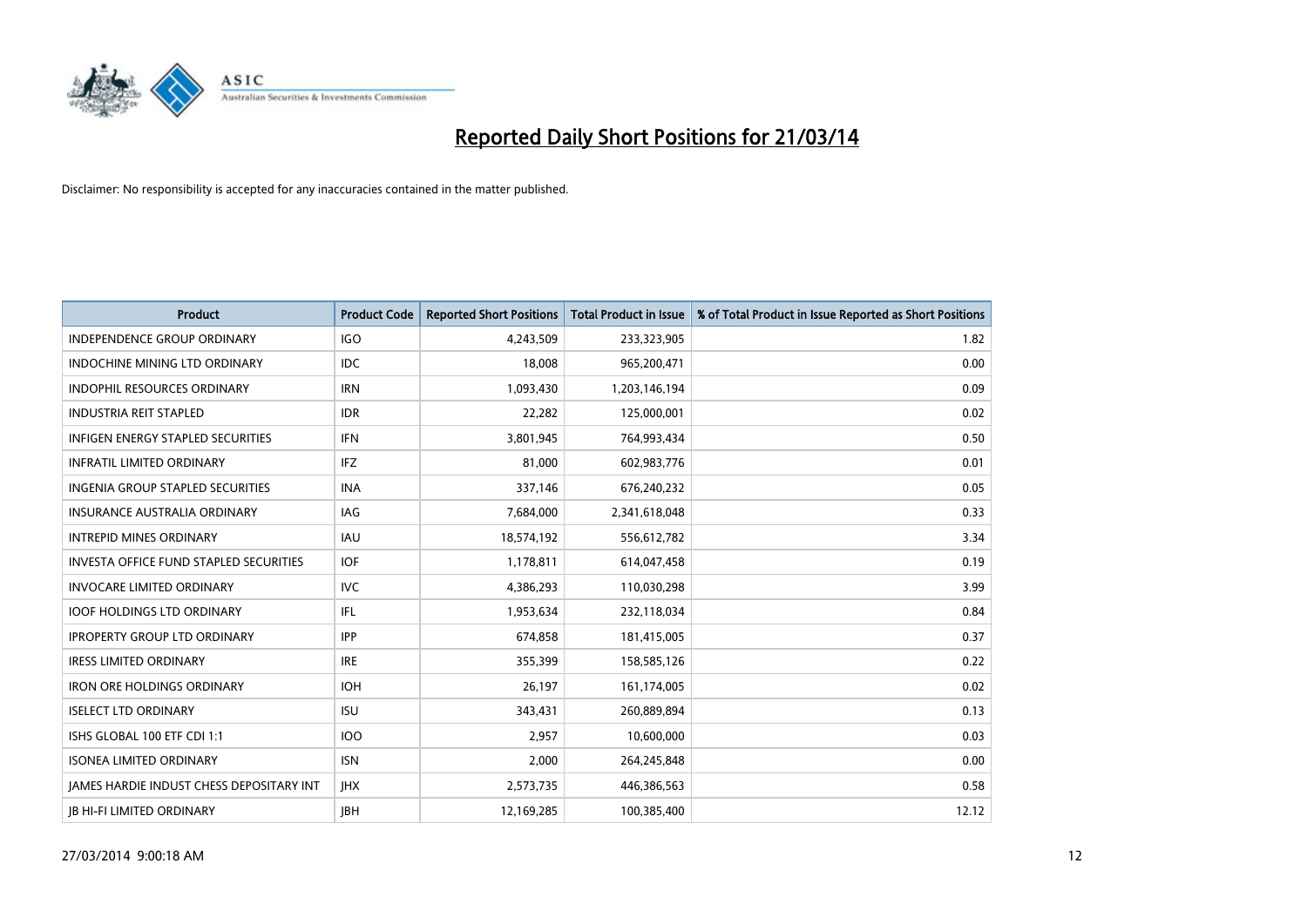

| <b>Product</b>                        | <b>Product Code</b> | <b>Reported Short Positions</b> | <b>Total Product in Issue</b> | % of Total Product in Issue Reported as Short Positions |
|---------------------------------------|---------------------|---------------------------------|-------------------------------|---------------------------------------------------------|
| <b>KAGARA LTD ORDINARY</b>            | <b>KZL</b>          | 3,350,441                       | 798,953,117                   | 0.42                                                    |
| KAROON GAS AUSTRALIA ORDINARY         | <b>KAR</b>          | 10,696,901                      | 255,841,581                   | 4.18                                                    |
| KATHMANDU HOLD LTD ORDINARY           | <b>KMD</b>          | 416,101                         | 200,473,338                   | 0.21                                                    |
| <b>KBL MINING LIMITED ORDINARY</b>    | <b>KBL</b>          | 1,820                           | 393,535,629                   | 0.00                                                    |
| KINGSGATE CONSOLID. ORDINARY          | <b>KCN</b>          | 16,827,528                      | 164,154,349                   | 10.25                                                   |
| KINGSROSE MINING LTD ORDINARY         | <b>KRM</b>          | 193,664                         | 358,611,493                   | 0.05                                                    |
| KULA GOLD LIMITED ORDINARY            | <b>KGD</b>          | 70,000                          | 126,253,023                   | 0.06                                                    |
| LEIGHTON HOLDINGS ORDINARY            | LEI                 | 15,197,280                      | 337,235,188                   | 4.51                                                    |
| LEND LEASE GROUP UNIT/ORD STAPLED     | LLC                 | 5,038,731                       | 576,712,337                   | 0.87                                                    |
| LIQUEFIED NATURAL ORDINARY            | LNG                 | 215                             | 345,829,015                   | 0.00                                                    |
| LYCOPODIUM LIMITED ORDINARY           | LYL                 | 1,001                           | 38,955,103                    | 0.00                                                    |
| <b>LYNAS CORPORATION ORDINARY</b>     | <b>LYC</b>          | 135,359,676                     | 1,961,160,594                 | 6.90                                                    |
| M2 GRP LTD ORDINARY                   | <b>MTU</b>          | 13,338,351                      | 179,501,351                   | 7.43                                                    |
| <b>MACA LIMITED ORDINARY</b>          | <b>MLD</b>          | 172,481                         | 202,676,373                   | 0.09                                                    |
| <b>MACMAHON HOLDINGS ORDINARY</b>     | <b>MAH</b>          | 4,411,178                       | 1,261,699,966                 | 0.35                                                    |
| MACQ ATLAS ROADS GRP ORDINARY STAPLED | <b>MOA</b>          | 7,621,986                       | 487,230,540                   | 1.56                                                    |
| MACQUARIE GROUP LTD ORDINARY          | <b>MOG</b>          | 1,534,403                       | 321,074,750                   | 0.48                                                    |
| MAGELLAN FIN GRP LTD ORDINARY         | <b>MFG</b>          | 1,963,351                       | 157,031,994                   | 1.25                                                    |
| MATRIX C & E LTD ORDINARY             | <b>MCE</b>          | 2,872,496                       | 94,555,428                    | 3.04                                                    |
| MAVERICK DRILLING ORDINARY            | <b>MAD</b>          | 7,572,719                       | 468,004,529                   | 1.62                                                    |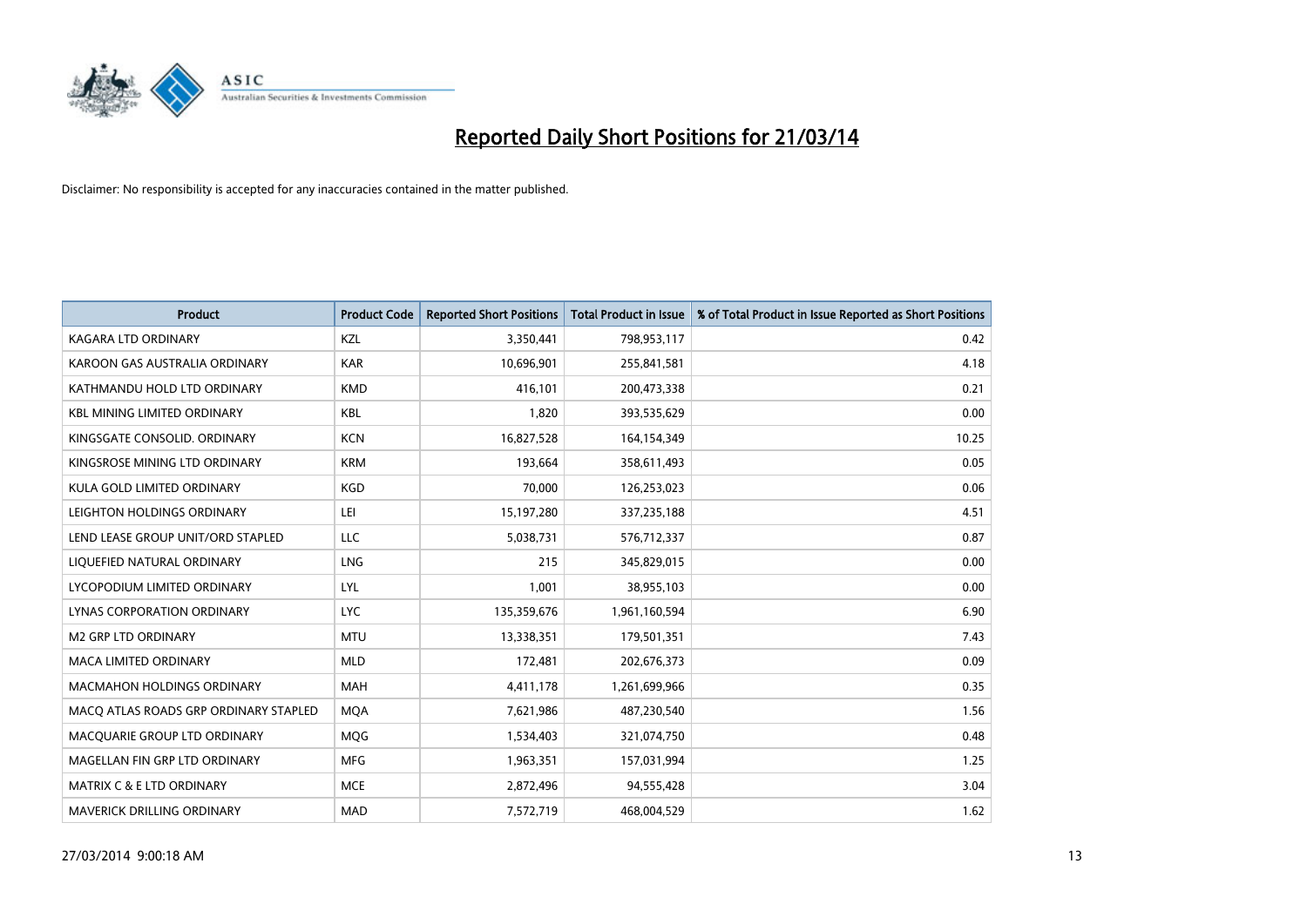

| <b>Product</b>                       | <b>Product Code</b> | <b>Reported Short Positions</b> | <b>Total Product in Issue</b> | % of Total Product in Issue Reported as Short Positions |
|--------------------------------------|---------------------|---------------------------------|-------------------------------|---------------------------------------------------------|
| <b>MAXITRANS INDUSTRIES ORDINARY</b> | <b>MXI</b>          | 352,043                         | 185,075,653                   | 0.19                                                    |
| MAYNE PHARMA LTD ORDINARY            | <b>MYX</b>          | 908,922                         | 586,651,477                   | 0.15                                                    |
| MCALEESE LTD ORDINARY                | <b>MCS</b>          | 23,000                          | 296,577,121                   | 0.01                                                    |
| MCMILLAN SHAKESPEARE ORDINARY        | <b>MMS</b>          | 299,321                         | 74,523,965                    | 0.40                                                    |
| MCPHERSON'S LTD ORDINARY             | <b>MCP</b>          | 147,408                         | 93,994,381                    | 0.16                                                    |
| MEDUSA MINING LTD ORDINARY           | <b>MML</b>          | 8,206,499                       | 207,794,301                   | 3.95                                                    |
| <b>MERMAID MARINE ORDINARY</b>       | <b>MRM</b>          | 5,973,992                       | 334,111,938                   | 1.79                                                    |
| MESOBLAST LIMITED ORDINARY           | <b>MSB</b>          | 17,378,428                      | 321,210,394                   | 5.41                                                    |
| METALS X LIMITED ORDINARY            | <b>MLX</b>          | 660,483                         | 1,655,386,110                 | 0.04                                                    |
| METCASH LIMITED ORDINARY             | <b>MTS</b>          | 103,905,621                     | 888,338,048                   | 11.70                                                   |
| MIGHTY RIVER POWER ORDINARY          | <b>MYT</b>          | 3,687,953                       | 1,400,012,517                 | 0.26                                                    |
| MINCOR RESOURCES NL ORDINARY         | <b>MCR</b>          | 969,343                         | 188,208,274                   | 0.52                                                    |
| MINERAL DEPOSITS ORDINARY            | <b>MDL</b>          | 669,874                         | 103,538,786                   | 0.65                                                    |
| MINERAL RESOURCES, ORDINARY          | <b>MIN</b>          | 5,988,323                       | 186,312,198                   | 3.21                                                    |
| MINT WIRELESS ORDINARY               | <b>MNW</b>          | 1,002,223                       | 403,872,395                   | 0.25                                                    |
| MIRABELA NICKEL LTD ORDINARY         | <b>MBN</b>          | 18,855,648                      | 876,801,147                   | 2.15                                                    |
| MIRVAC GROUP STAPLED SECURITIES      | <b>MGR</b>          | 4,280,421                       | 3,691,853,748                 | 0.12                                                    |
| <b>MOLOPO ENERGY LTD ORDINARY</b>    | <b>MPO</b>          | 268,667                         | 247,133,976                   | 0.11                                                    |
| <b>MONADELPHOUS GROUP ORDINARY</b>   | <b>MND</b>          | 13,060,210                      | 92,308,047                    | 14.15                                                   |
| MORTGAGE CHOICE LTD ORDINARY         | <b>MOC</b>          | 15,396                          | 123,780,387                   | 0.01                                                    |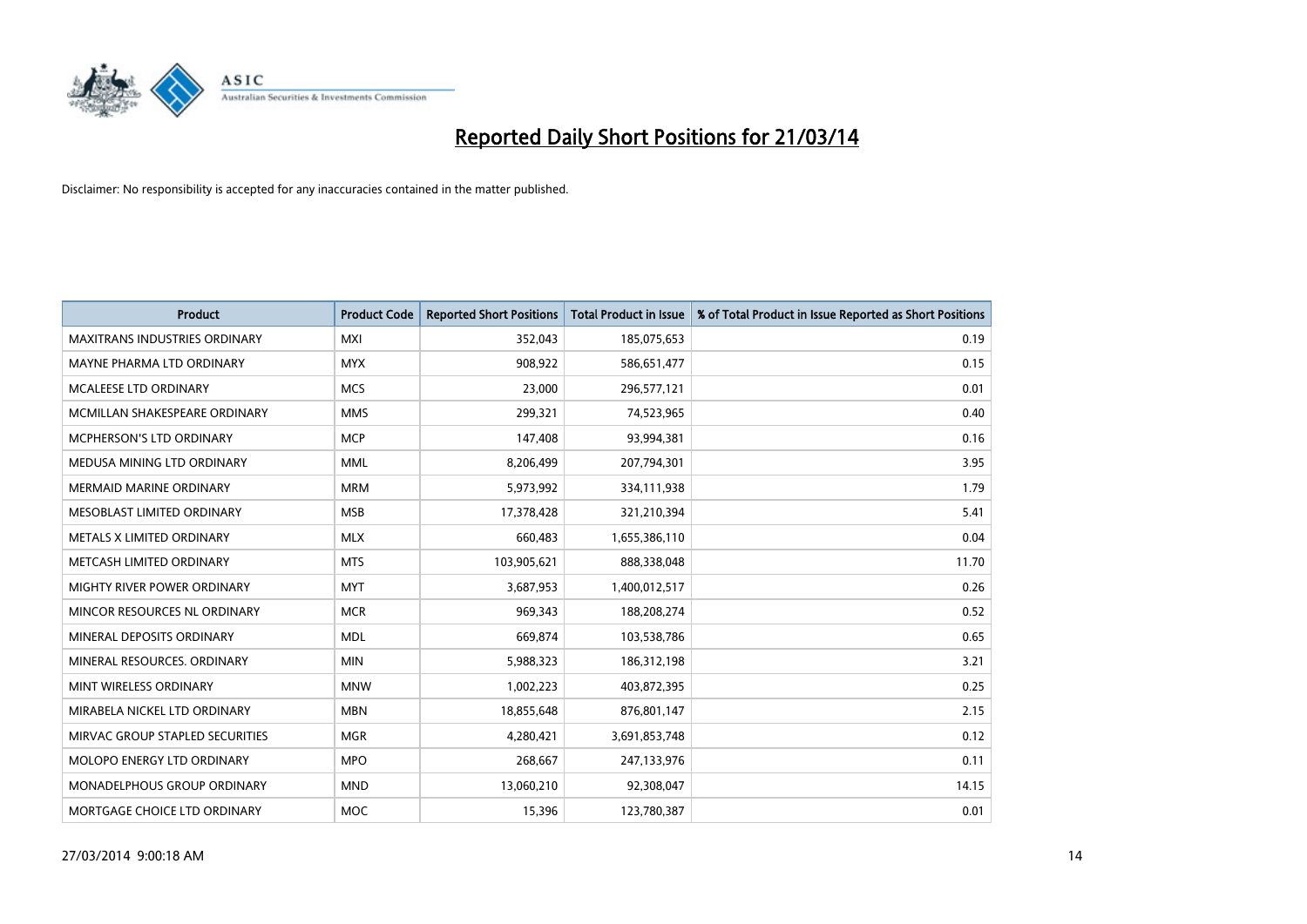

| <b>Product</b>                    | <b>Product Code</b> | <b>Reported Short Positions</b> | <b>Total Product in Issue</b> | % of Total Product in Issue Reported as Short Positions |
|-----------------------------------|---------------------|---------------------------------|-------------------------------|---------------------------------------------------------|
| <b>MOUNT GIBSON IRON ORDINARY</b> | <b>MGX</b>          | 4,628,656                       | 1,090,584,232                 | 0.42                                                    |
| MULTIPLEX SITES SITES             | <b>MXUPA</b>        | 1,670                           | 4,500,000                     | 0.04                                                    |
| MURCHISON METALS LTD ORDINARY     | <b>MMX</b>          | 216,291                         | 450,497,346                   | 0.05                                                    |
| MYER HOLDINGS LTD ORDINARY        | <b>MYR</b>          | 80,124,794                      | 585,684,551                   | 13.68                                                   |
| <b>MYSTATE LIMITED ORDINARY</b>   | <b>MYS</b>          | 1,457                           | 87,234,451                    | 0.00                                                    |
| NANOSONICS LIMITED ORDINARY       | <b>NAN</b>          | 144,704                         | 263,798,826                   | 0.05                                                    |
| NATIONAL AUST. BANK CPS II        | <b>NABPB</b>        | 300                             | 17,171,930                    | 0.00                                                    |
| NATIONAL AUST. BANK ORDINARY      | <b>NAB</b>          | 5,797,541                       | 2,353,760,289                 | 0.25                                                    |
| NATIONAL AUST. BANK PREF SHARE    | <b>NABPA</b>        | 100                             | 15,143,274                    | 0.00                                                    |
| NATIONAL STORAGE STAPLED          | <b>NSR</b>          | 1,830,127                       | 244,897,097                   | 0.75                                                    |
| NAVITAS LIMITED ORDINARY          | <b>NVT</b>          | 3,275,807                       | 375,416,910                   | 0.87                                                    |
| NEARMAP LTD ORDINARY              | <b>NEA</b>          | 4,500                           | 336,346,101                   | 0.00                                                    |
| NEON ENERGY LIMITED ORDINARY      | <b>NEN</b>          | 242,166                         | 553,037,848                   | 0.04                                                    |
| NEW HOPE CORPORATION ORDINARY     | <b>NHC</b>          | 558,287                         | 830,933,112                   | 0.07                                                    |
| NEWCREST MINING ORDINARY          | <b>NCM</b>          | 8,435,646                       | 766,510,971                   | 1.10                                                    |
| NEWS CORP A NON-VOTING CDI        | <b>NWSLV</b>        | 405,303                         | 3,390,091                     | 11.96                                                   |
| NEWS CORP B VOTING CDI            | <b>NWS</b>          | 2,522,744                       | 19,315,405                    | 13.06                                                   |
| NEWSAT LIMITED ORDINARY           | <b>NWT</b>          | 5,376,519                       | 612,199,841                   | 0.88                                                    |
| NEXTDC LIMITED ORDINARY           | <b>NXT</b>          | 10,238,108                      | 192,904,486                   | 5.31                                                    |
| NEXUS ENERGY LIMITED ORDINARY     | <b>NXS</b>          | 1,462,101                       | 1,330,219,459                 | 0.11                                                    |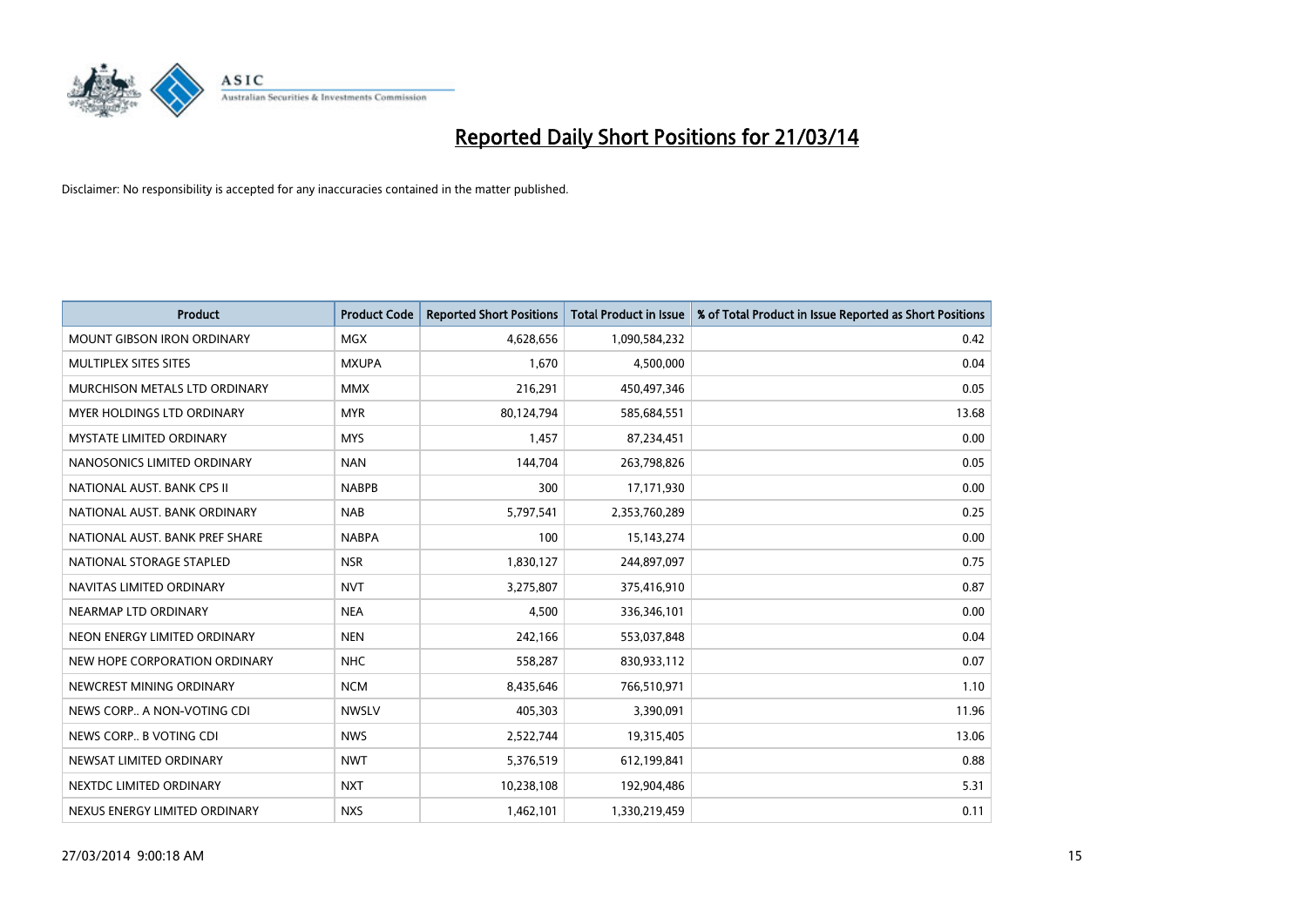

| <b>Product</b>                        | <b>Product Code</b> | <b>Reported Short Positions</b> | <b>Total Product in Issue</b> | % of Total Product in Issue Reported as Short Positions |
|---------------------------------------|---------------------|---------------------------------|-------------------------------|---------------------------------------------------------|
| NIB HOLDINGS LIMITED ORDINARY         | <b>NHF</b>          | 3,566,982                       | 439,004,182                   | 0.81                                                    |
| NICK SCALI LIMITED ORDINARY           | <b>NCK</b>          | 2,001                           | 81,000,000                    | 0.00                                                    |
| NIDO PETROLEUM ORDINARY               | <b>NDO</b>          | 47,402                          | 2,048,317,635                 | 0.00                                                    |
| NINE ENTERTAINMENT ORDINARY           | <b>NEC</b>          | 10,831,829                      | 940,295,023                   | 1.15                                                    |
| NOBLE MINERAL RES ORDINARY            | <b>NMG</b>          | 2,365,726                       | 666,397,952                   | 0.36                                                    |
| NORTHERN IRON LTD ORDINARY            | <b>NFE</b>          | 15,121                          | 484,405,314                   | 0.00                                                    |
| NORTHERN STAR ORDINARY                | <b>NST</b>          | 3,708,374                       | 578,591,915                   | 0.64                                                    |
| NOVOGEN LIMITED ORDINARY              | <b>NRT</b>          | 164,193                         | 163,810,997                   | 0.10                                                    |
| NRW HOLDINGS LIMITED ORDINARY         | <b>NWH</b>          | 17,340,205                      | 278,888,011                   | 6.22                                                    |
| NUCOAL RESOURCES LTD ORDINARY         | <b>NCR</b>          |                                 | 768,612,354                   | 0.00                                                    |
| NUFARM LIMITED ORDINARY               | <b>NUF</b>          | 16,584,136                      | 263,725,895                   | 6.29                                                    |
| OAKTON LIMITED ORDINARY               | <b>OKN</b>          | 231,049                         | 89,990,235                    | 0.26                                                    |
| OCEANAGOLD CORP. CHESS DEPOSITARY INT | <b>OGC</b>          | 2,115,418                       | 300,499,041                   | 0.70                                                    |
| OIL SEARCH LTD ORDINARY               | OSH                 | 13,869,978                      | 1,492,751,394                 | 0.93                                                    |
| OM HOLDINGS LIMITED ORDINARY          | OMH                 | 3,065,841                       | 733,423,337                   | 0.42                                                    |
| ORICA LIMITED ORDINARY                | ORI                 | 9,733,618                       | 370,924,362                   | 2.62                                                    |
| ORIGIN ENERGY ORDINARY                | ORG                 | 7,591,086                       | 1,101,228,973                 | 0.69                                                    |
| OROCOBRE LIMITED ORDINARY             | <b>ORE</b>          | 1,994,055                       | 132,041,911                   | 1.51                                                    |
| ORORA LIMITED ORDINARY                | <b>ORA</b>          | 1,360,881                       | 1,206,684,923                 | 0.11                                                    |
| OROTONGROUP LIMITED ORDINARY          | ORL                 | 184,967                         | 40,880,902                    | 0.45                                                    |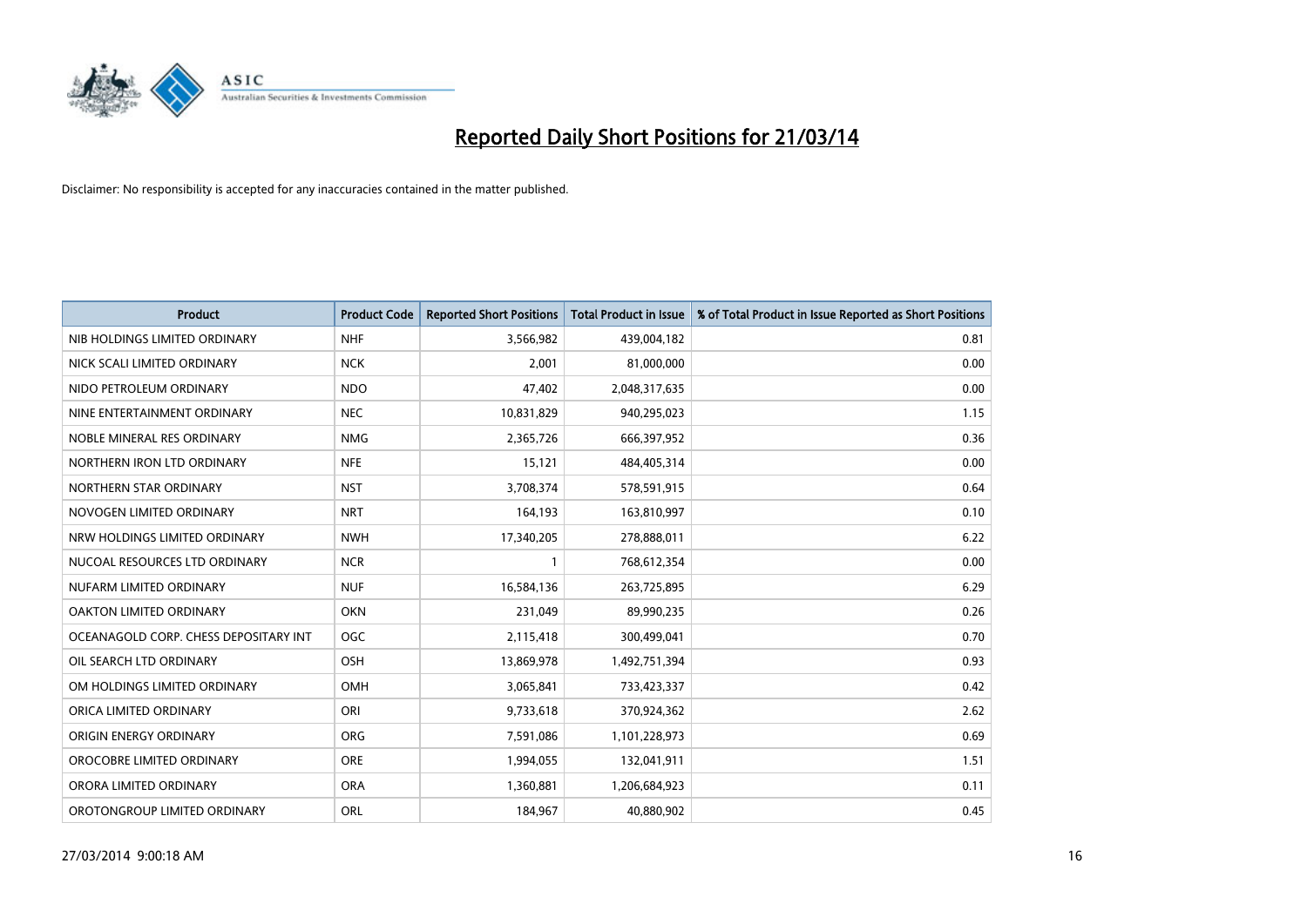

| <b>Product</b>                | <b>Product Code</b> | <b>Reported Short Positions</b> | <b>Total Product in Issue</b> | % of Total Product in Issue Reported as Short Positions |
|-------------------------------|---------------------|---------------------------------|-------------------------------|---------------------------------------------------------|
| OZ MINERALS ORDINARY          | OZL                 | 10,795,513                      | 303,470,022                   | 3.56                                                    |
| OZFOREX GROUP LTD ORDINARY    | <b>OFX</b>          | 4,857,870                       | 240,000,000                   | 2.02                                                    |
| PACIFIC BRANDS ORDINARY       | <b>PBG</b>          | 14,174,656                      | 912,915,695                   | 1.55                                                    |
| PACT GROUP HLDGS LTD ORDINARY | <b>PGH</b>          | 2,901,217                       | 294,097,961                   | 0.99                                                    |
| PALADIN ENERGY LTD ORDINARY   | <b>PDN</b>          | 89,992,119                      | 964, 367, 284                 | 9.33                                                    |
| PANAUST LIMITED ORDINARY      | <b>PNA</b>          | 8,460,618                       | 634,392,712                   | 1.33                                                    |
| PANORAMIC RESOURCES ORDINARY  | PAN                 | 519,119                         | 322,275,824                   | 0.16                                                    |
| PANTERRA GOLD LTD ORDINARY    | PGI                 |                                 | 772,781,012                   | 0.00                                                    |
| PAPERLINX LIMITED ORDINARY    | <b>PPX</b>          | 45,095                          | 665,181,261                   | 0.01                                                    |
| PAPILLON RES LTD ORDINARY     | <b>PIR</b>          | 11,507,858                      | 340,894,210                   | 3.38                                                    |
| PATTIES FOODS LTD ORDINARY    | PFL                 | 10,001                          | 139,144,338                   | 0.01                                                    |
| PEET LIMITED ORDINARY         | <b>PPC</b>          | 333,231                         | 433,389,348                   | 0.08                                                    |
| PERPETUAL LIMITED ORDINARY    | <b>PPT</b>          | 1,192,082                       | 46,529,270                    | 2.56                                                    |
| PERSEUS MINING LTD ORDINARY   | PRU                 | 11,260,354                      | 526,656,401                   | 2.14                                                    |
| PHARMAXIS LTD ORDINARY        | <b>PXS</b>          | 408,118                         | 309,514,849                   | 0.13                                                    |
| PHOSPHAGENICS LTD. ORDINARY   | POH                 | 50,000                          | 1,020,465,957                 | 0.00                                                    |
| PLATINUM ASSET ORDINARY       | <b>PTM</b>          | 377,573                         | 579,659,095                   | 0.07                                                    |
| PLATINUM AUSTRALIA ORDINARY   | <b>PLA</b>          | 836,027                         | 504,968,043                   | 0.17                                                    |
| PMP LIMITED ORDINARY          | <b>PMP</b>          | 1,584,873                       | 323,781,124                   | 0.49                                                    |
| POSEIDON NICK LTD ORDINARY    | POS                 | 496,239                         | 466,264,157                   | 0.11                                                    |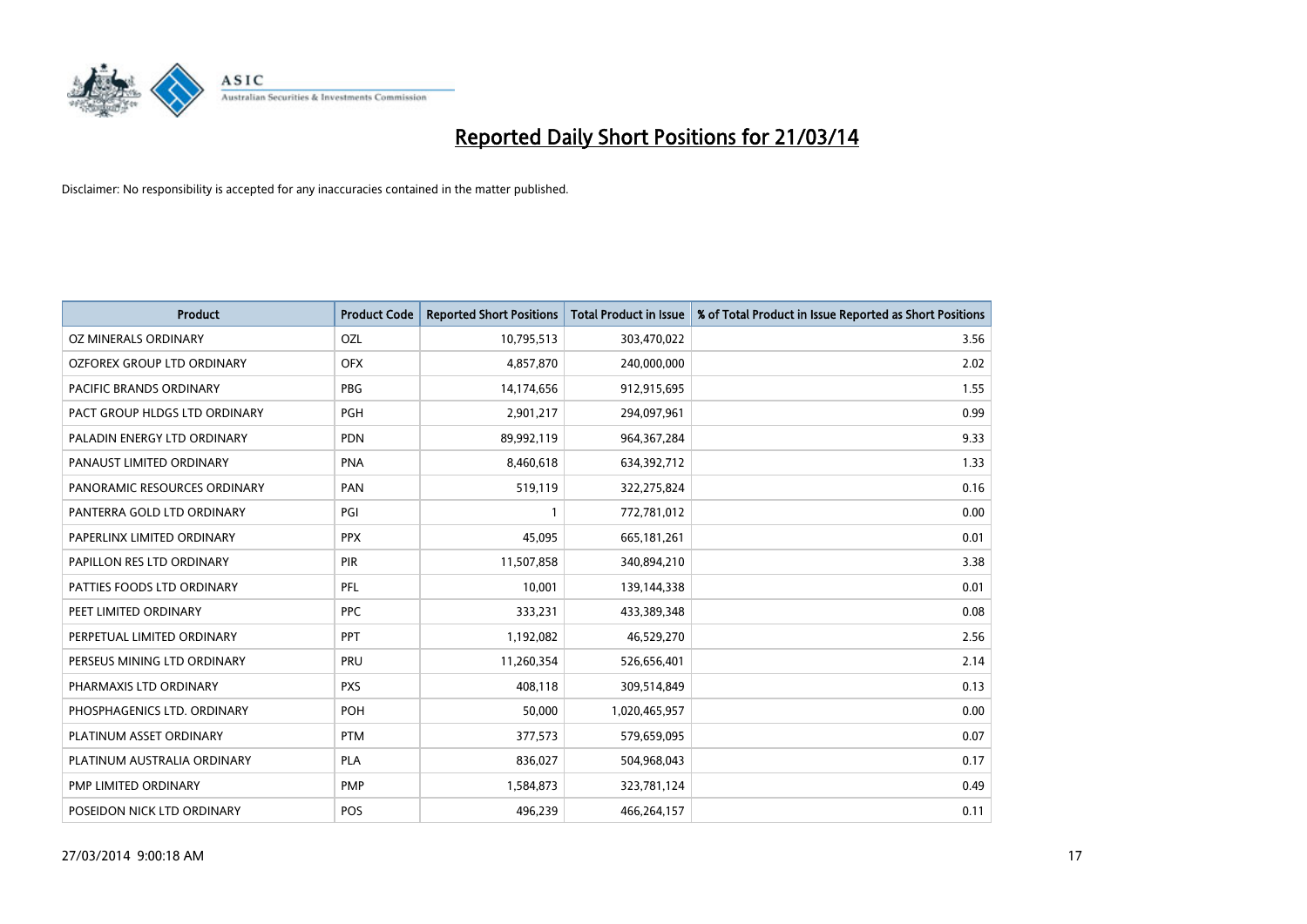

| <b>Product</b>                      | <b>Product Code</b> | <b>Reported Short Positions</b> | <b>Total Product in Issue</b> | % of Total Product in Issue Reported as Short Positions |
|-------------------------------------|---------------------|---------------------------------|-------------------------------|---------------------------------------------------------|
| PRANA BIOTECHNOLOGY ORDINARY        | PBT                 | 4,361,532                       | 429,475,350                   | 1.02                                                    |
| PREMIER INVESTMENTS ORDINARY        | <b>PMV</b>          | 233,103                         | 155,314,874                   | 0.15                                                    |
| PRIMA BIOMED LTD ORDINARY           | PRR                 | 573,431                         | 1,228,709,341                 | 0.05                                                    |
| PRIMARY HEALTH CARE ORDINARY        | <b>PRY</b>          | 16,283,326                      | 504,956,647                   | 3.22                                                    |
| PRIME MEDIA GRP LTD ORDINARY        | <b>PRT</b>          | 115,000                         | 366,330,303                   | 0.03                                                    |
| PROGRAMMED ORDINARY                 | <b>PRG</b>          | 110,927                         | 118,235,616                   | 0.09                                                    |
| PURA VIDA ENERGY NL ORDINARY        | <b>PVD</b>          | 36,537                          | 126,641,883                   | 0.03                                                    |
| <b>QANTAS AIRWAYS ORDINARY</b>      | QAN                 | 64,878,673                      | 2,196,330,250                 | 2.95                                                    |
| <b>OBE INSURANCE GROUP ORDINARY</b> | <b>OBE</b>          | 22,393,029                      | 1,248,704,599                 | 1.79                                                    |
| ORXPHARMA LTD ORDINARY              | <b>QRX</b>          | 66,492                          | 164,190,969                   | 0.04                                                    |
| <b>QUBE HOLDINGS LTD ORDINARY</b>   | <b>QUB</b>          | 31,193,270                      | 931,433,499                   | 3.35                                                    |
| RAMELIUS RESOURCES ORDINARY         | <b>RMS</b>          | 161,083                         | 365,380,380                   | 0.04                                                    |
| RAMSAY HEALTH CARE ORDINARY         | <b>RHC</b>          | 1,586,862                       | 202,081,252                   | 0.79                                                    |
| <b>RCG CORPORATION LTD ORDINARY</b> | <b>RCG</b>          | 1,960,744                       | 263,808,625                   | 0.74                                                    |
| <b>RCR TOMLINSON ORDINARY</b>       | <b>RCR</b>          | 197,184                         | 136,989,238                   | 0.14                                                    |
| <b>REA GROUP ORDINARY</b>           | <b>REA</b>          | 799,581                         | 131,714,699                   | 0.61                                                    |
| RECALL HOLDINGS LTD ORDINARY        | <b>REC</b>          | 1,071,116                       | 312,836,448                   | 0.34                                                    |
| RECKON LIMITED ORDINARY             | <b>RKN</b>          | 1,485,554                       | 126,913,066                   | 1.17                                                    |
| <b>RED 5 LIMITED ORDINARY</b>       | <b>RED</b>          | 115,039                         | 759,451,008                   | 0.02                                                    |
| RED FORK ENERGY ORDINARY            | <b>RFE</b>          | 2,636,500                       | 501,051,719                   | 0.53                                                    |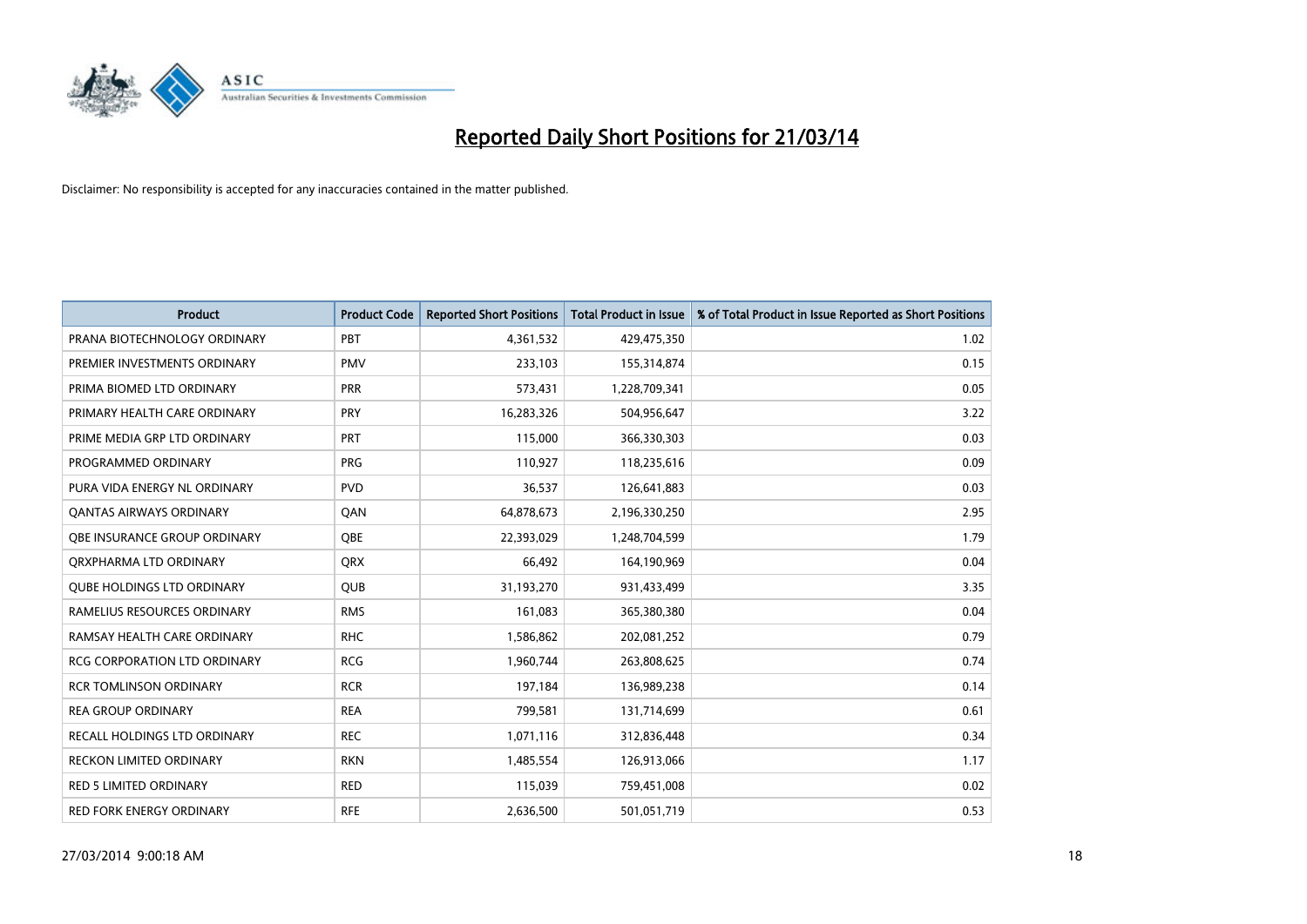

| <b>Product</b>                      | <b>Product Code</b> | <b>Reported Short Positions</b> | <b>Total Product in Issue</b> | % of Total Product in Issue Reported as Short Positions |
|-------------------------------------|---------------------|---------------------------------|-------------------------------|---------------------------------------------------------|
| REDBANK ENERGY LTD ORDINARY         | AEI                 | 13                              | 786,287                       | 0.00                                                    |
| REECE AUSTRALIA LTD. ORDINARY       | <b>REH</b>          | 152                             | 99,600,000                    | 0.00                                                    |
| REED RESOURCES LTD ORDINARY         | <b>RDR</b>          | 248,500                         | 523,453,895                   | 0.05                                                    |
| <b>REGIS RESOURCES ORDINARY</b>     | <b>RRL</b>          | 21,178,846                      | 499,744,095                   | 4.24                                                    |
| RESMED INC CDI 10:1                 | <b>RMD</b>          | 33,754,620                      | 1,415,926,590                 | 2.38                                                    |
| RESOLUTE MINING ORDINARY            | <b>RSG</b>          | 12,139,747                      | 641,189,223                   | 1.89                                                    |
| RESOURCE EQUIP LTD ORDINARY         | <b>RQL</b>          | 300                             | 251,131,629                   | 0.00                                                    |
| <b>RESOURCE GENERATION ORDINARY</b> | <b>RES</b>          | 224,301                         | 581,380,338                   | 0.04                                                    |
| RETAIL FOOD GROUP ORDINARY          | <b>RFG</b>          | 5,331,694                       | 144,049,390                   | 3.70                                                    |
| REX MINERALS LIMITED ORDINARY       | <b>RXM</b>          | 1,660,804                       | 216,907,284                   | 0.77                                                    |
| RIO TINTO LIMITED ORDINARY          | <b>RIO</b>          | 5,797,043                       | 435,758,720                   | 1.33                                                    |
| ROC OIL COMPANY ORDINARY            | <b>ROC</b>          | 1,363,559                       | 686,568,400                   | 0.20                                                    |
| ROYAL WOLF HOLDINGS ORDINARY        | <b>RWH</b>          | 217,532                         | 100,387,052                   | 0.22                                                    |
| <b>RURALCO HOLDINGS ORDINARY</b>    | <b>RHL</b>          | 1,000                           | 77,291,069                    | 0.00                                                    |
| SAI GLOBAL LIMITED ORDINARY         | SAI                 | 11,627,997                      | 210,774,480                   | 5.52                                                    |
| SALMAT LIMITED ORDINARY             | <b>SLM</b>          | 788                             | 159,812,799                   | 0.00                                                    |
| SAMSON OIL & GAS LTD ORDINARY       | SSN                 | 10,340,000                      | 2,547,627,193                 | 0.41                                                    |
| SANDFIRE RESOURCES ORDINARY         | <b>SFR</b>          | 942,654                         | 155,640,968                   | 0.61                                                    |
| SANTOS LTD ORDINARY                 | <b>STO</b>          | 7,543,717                       | 970,453,358                   | 0.78                                                    |
| SARACEN MINERAL ORDINARY            | <b>SAR</b>          | 5,856,276                       | 751,075,555                   | 0.78                                                    |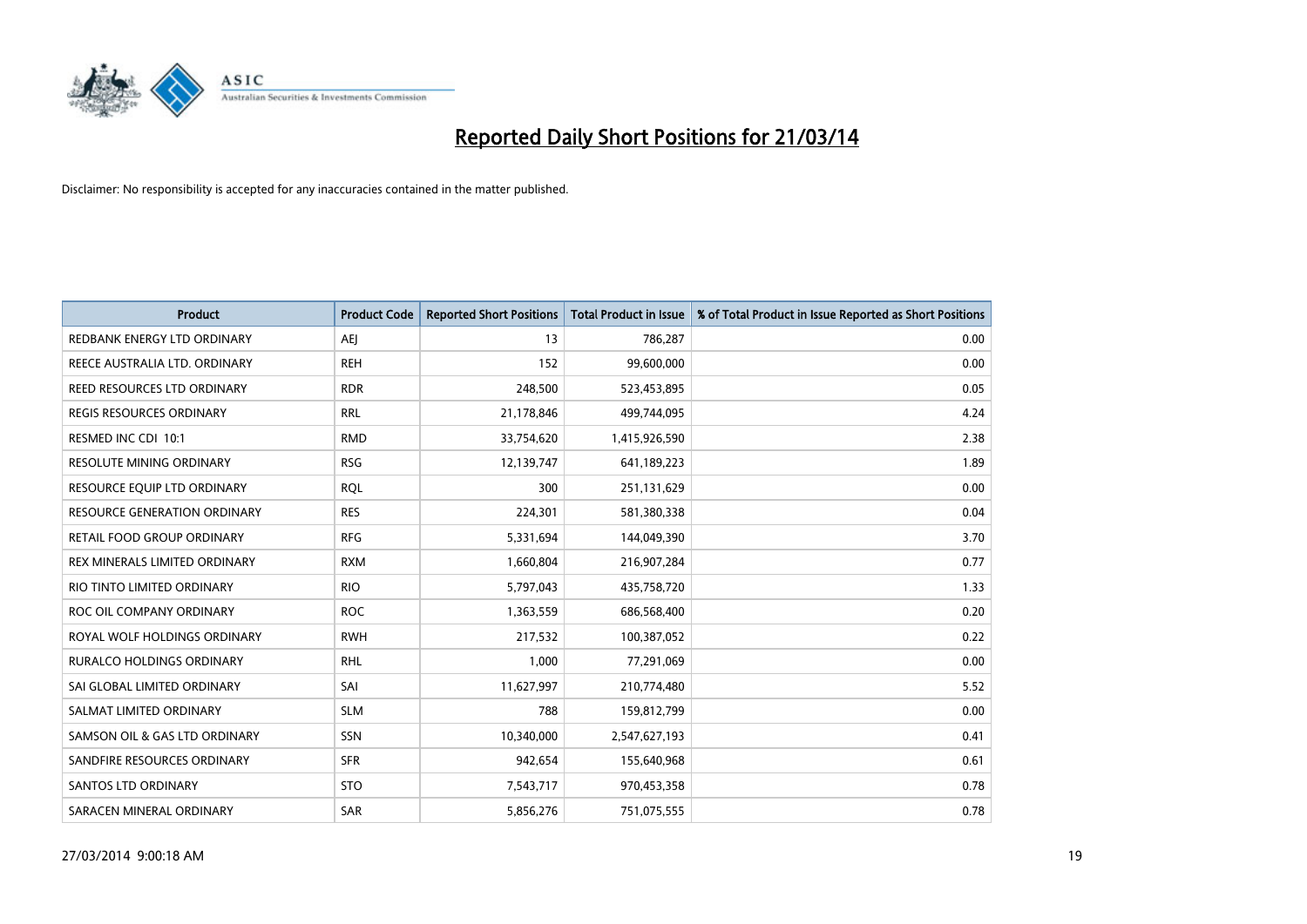

| <b>Product</b>                               | <b>Product Code</b> | <b>Reported Short Positions</b> | <b>Total Product in Issue</b> | % of Total Product in Issue Reported as Short Positions |
|----------------------------------------------|---------------------|---------------------------------|-------------------------------|---------------------------------------------------------|
| <b>SCA PROPERTY GROUP STAPLED SECURITIES</b> | <b>SCP</b>          | 42,857,580                      | 648,628,320                   | 6.61                                                    |
| SEEK LIMITED ORDINARY                        | <b>SEK</b>          | 4,260,829                       | 340,384,875                   | 1.25                                                    |
| SELECT HARVESTS ORDINARY                     | <b>SHV</b>          | 24,091                          | 57,815,720                    | 0.04                                                    |
| SENEX ENERGY LIMITED ORDINARY                | <b>SXY</b>          | 7,101,596                       | 1,145,058,917                 | 0.62                                                    |
| SERVCORP LIMITED ORDINARY                    | SRV                 | 21,597                          | 98,432,275                    | 0.02                                                    |
| SERVICE STREAM ORDINARY                      | <b>SSM</b>          | 30                              | 284,443,570                   | 0.00                                                    |
| SEVEN GROUP HOLDINGS ORDINARY                | <b>SVW</b>          | 640,551                         | 308,160,281                   | 0.21                                                    |
| SEVEN WEST MEDIA LTD ORDINARY                | <b>SWM</b>          | 9,760,475                       | 999,160,872                   | 0.98                                                    |
| SIGMA PHARMACEUTICAL ORDINARY                | <b>SIP</b>          | 10,053,172                      | 1,119,954,243                 | 0.90                                                    |
| SILEX SYSTEMS ORDINARY                       | <b>SLX</b>          | 3,064,110                       | 170,367,734                   | 1.80                                                    |
| SILVER CHEF LIMITED ORDINARY                 | SIV                 | 121,590                         | 29,333,629                    | 0.41                                                    |
| SILVER LAKE RESOURCE ORDINARY                | <b>SLR</b>          | 20,020,843                      | 503,233,971                   | 3.98                                                    |
| SIMS METAL MGMT LTD ORDINARY                 | SGM                 | 13,953,517                      | 204,468,597                   | 6.82                                                    |
| SINGAPORE TELECOMM. CHESS DEPOSITARY INT     | <b>SGT</b>          | 4,368,687                       | 141,656,570                   | 3.08                                                    |
| SINO GAS ENERGY ORDINARY                     | <b>SEH</b>          | 2,238,516                       | 1,530,457,040                 | 0.15                                                    |
| SIRIUS RESOURCES NL ORDINARY                 | <b>SIR</b>          | 11,442,966                      | 261,980,167                   | 4.37                                                    |
| SIRTEX MEDICAL ORDINARY                      | <b>SRX</b>          | 161,988                         | 56,108,439                    | 0.29                                                    |
| SKILLED GROUP LTD ORDINARY                   | <b>SKE</b>          | 2,788,893                       | 235,254,496                   | 1.19                                                    |
| <b>SKY NETWORK ORDINARY</b>                  | <b>SKT</b>          | 240,456                         | 389,139,785                   | 0.06                                                    |
| SKYCITY ENT GRP LTD ORDINARY                 | <b>SKC</b>          | 568,488                         | 580,016,676                   | 0.10                                                    |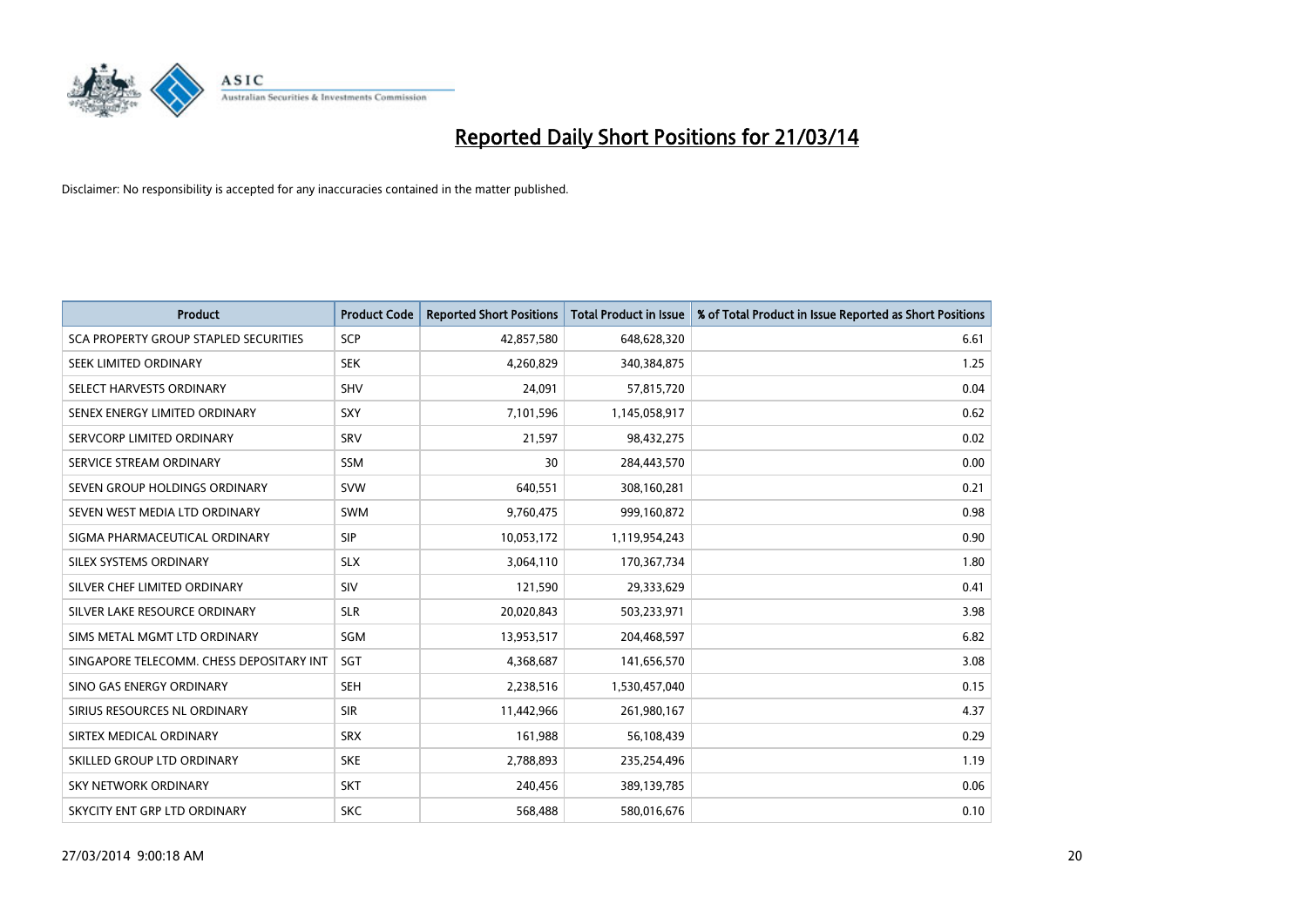

| <b>Product</b>                           | <b>Product Code</b> | <b>Reported Short Positions</b> | <b>Total Product in Issue</b> | % of Total Product in Issue Reported as Short Positions |
|------------------------------------------|---------------------|---------------------------------|-------------------------------|---------------------------------------------------------|
| <b>SLATER &amp; GORDON ORDINARY</b>      | <b>SGH</b>          | 3,644,917                       | 203,821,542                   | 1.79                                                    |
| SMS MANAGEMENT. ORDINARY                 | <b>SMX</b>          | 2,708,867                       | 70,099,763                    | 3.86                                                    |
| SONIC HEALTHCARE ORDINARY                | <b>SHL</b>          | 4,754,317                       | 400,786,556                   | 1.19                                                    |
| SOUL PATTINSON (W.H) ORDINARY            | SOL                 | 29,644                          | 239,395,320                   | 0.01                                                    |
| SOUTH BOULDER MINES ORDINARY             | <b>STB</b>          |                                 | 128,677,826                   | 0.00                                                    |
| SP AUSNET STAPLED SECURITIES             | <b>SPN</b>          | 81,893,150                      | 3,386,607,080                 | 2.42                                                    |
| SPARK INFRASTRUCTURE STAPLED US PROHIBT. | SKI                 | 52,063,807                      | 1,326,734,264                 | 3.92                                                    |
| SPDR 200 FUND ETF UNITS                  | <b>STW</b>          | 93,373                          | 45,826,368                    | 0.20                                                    |
| SPDR 200 RESOURCES ETF UNITS             | <b>OZR</b>          | 29,338                          | 1,601,962                     | 1.83                                                    |
| SPDR SMALL ORDS ETF UNITS                | SSO                 | 150,328                         | 801,304                       | 18.76                                                   |
| SPECIALTY FASHION ORDINARY               | <b>SFH</b>          | 49,982                          | 192,236,121                   | 0.03                                                    |
| ST BARBARA LIMITED ORDINARY              | <b>SBM</b>          | 24,290,969                      | 488,074,077                   | 4.98                                                    |
| STARPHARMA HOLDINGS ORDINARY             | SPL                 | 14,493,739                      | 284,664,680                   | 5.09                                                    |
| STEADFAST GROUP LTD ORDINARY             | <b>SDF</b>          | 733,594                         | 500,971,408                   | 0.15                                                    |
| STHN CROSS MEDIA ORDINARY                | <b>SXL</b>          | 10,506,549                      | 705,099,800                   | 1.49                                                    |
| STOCKLAND UNITS/ORD STAPLED              | SGP                 | 9,299,794                       | 2,326,978,560                 | 0.40                                                    |
| STRAITS RES LTD. ORDINARY                | SRO                 | 28,747                          | 1,217,730,293                 | 0.00                                                    |
| STRATA-X ENERGY LTD CDI 1:1              | <b>SXA</b>          | 9,651,064                       | 88,970,180                    | 10.85                                                   |
| STW COMMUNICATIONS ORDINARY              | SGN                 | 1,030,549                       | 403,828,512                   | 0.26                                                    |
| SUNCORP GROUP LTD ORDINARY               | <b>SUN</b>          | 7,153,829                       | 1,286,600,980                 | 0.56                                                    |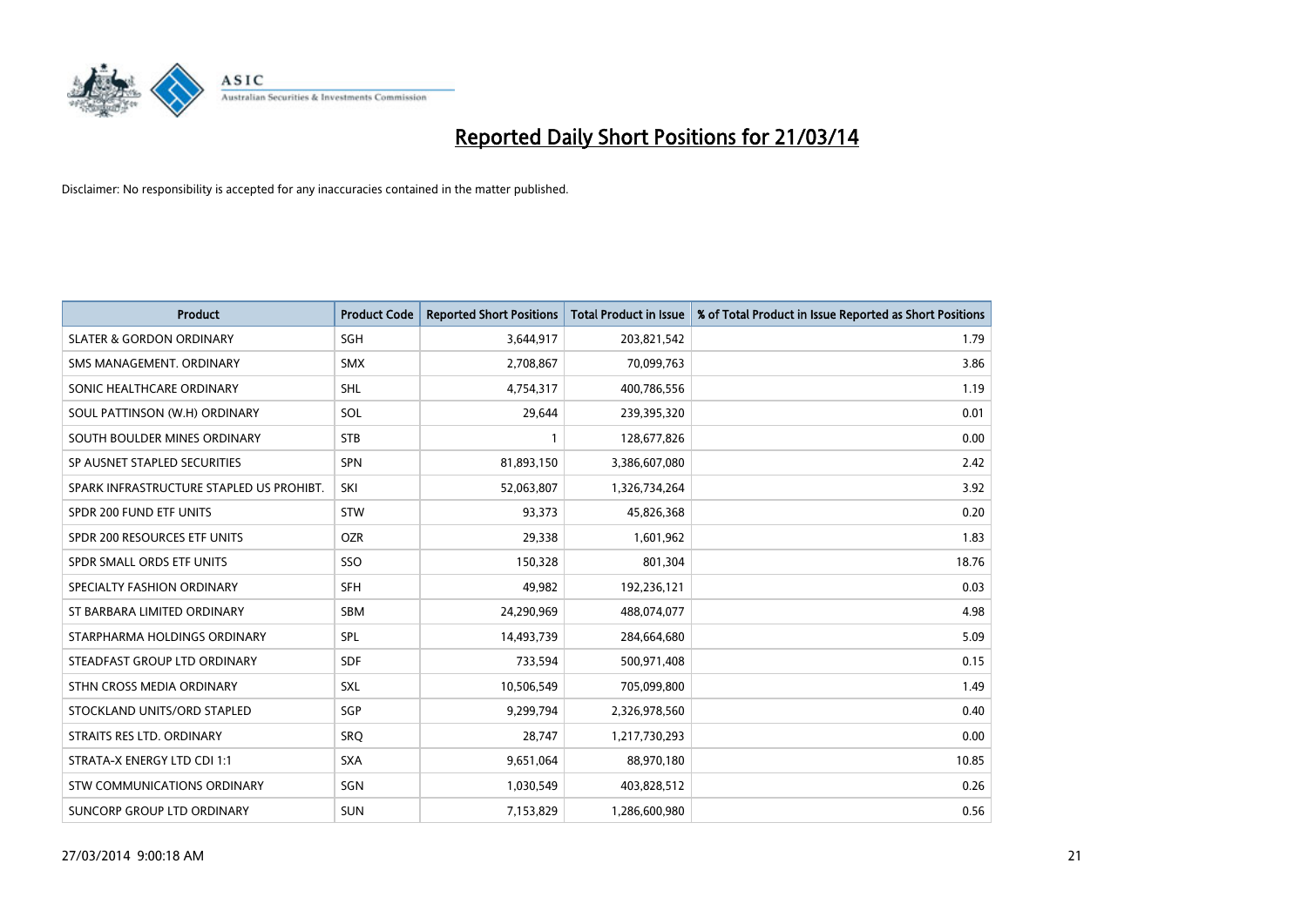

| <b>Product</b>                       | <b>Product Code</b> | <b>Reported Short Positions</b> | <b>Total Product in Issue</b> | % of Total Product in Issue Reported as Short Positions |
|--------------------------------------|---------------------|---------------------------------|-------------------------------|---------------------------------------------------------|
| SUNDANCE ENERGY ORDINARY             | <b>SEA</b>          | 8,318,166                       | 526,911,724                   | 1.58                                                    |
| SUNDANCE RESOURCES ORDINARY          | <b>SDL</b>          | 77,683,928                      | 3,079,369,367                 | 2.52                                                    |
| SUNLAND GROUP LTD ORDINARY           | <b>SDG</b>          | 15,447                          | 181,710,087                   | 0.01                                                    |
| SUPER RET REP LTD ORDINARY           | <b>SUL</b>          | 4,284,787                       | 196,731,620                   | 2.18                                                    |
| SYD AIRPORT STAPLED US PROHIBIT.     | <b>SYD</b>          | 15,066,560                      | 2,216,216,041                 | 0.68                                                    |
| SYRAH RESOURCES ORDINARY             | <b>SYR</b>          | 4,334,548                       | 162,385,614                   | 2.67                                                    |
| <b>TABCORP HOLDINGS LTD ORDINARY</b> | <b>TAH</b>          | 21,393,077                      | 754,274,706                   | 2.84                                                    |
| TAP OIL LIMITED ORDINARY             | <b>TAP</b>          | 34,591                          | 242,237,221                   | 0.01                                                    |
| TASSAL GROUP LIMITED ORDINARY        | <b>TGR</b>          | 176,275                         | 146,507,029                   | 0.12                                                    |
| <b>TATTS GROUP LTD ORDINARY</b>      | <b>TTS</b>          | 12,620,344                      | 1,417,117,821                 | 0.89                                                    |
| <b>TECHNOLOGY ONE ORDINARY</b>       | <b>TNE</b>          | 272,860                         | 307,751,455                   | 0.09                                                    |
| TELECOM CORPORATION ORDINARY         | <b>TEL</b>          | 15,257,373                      | 1,824,369,462                 | 0.84                                                    |
| <b>TELSTRA CORPORATION, ORDINARY</b> | <b>TLS</b>          | 13,289,032                      | 12,443,074,357                | 0.11                                                    |
| TEN NETWORK HOLDINGS ORDINARY        | <b>TEN</b>          | 144,463,360                     | 2,630,984,596                 | 5.49                                                    |
| TERANGA GOLD CORP CDI 1:1            | <b>TGZ</b>          | 304,586                         | 107,748,431                   | 0.28                                                    |
| TFS CORPORATION LTD ORDINARY         | <b>TFC</b>          | 421,882                         | 282,157,408                   | 0.15                                                    |
| THE REJECT SHOP ORDINARY             | <b>TRS</b>          | 1,548,207                       | 28,826,248                    | 5.37                                                    |
| THORN GROUP LIMITED ORDINARY         | <b>TGA</b>          | 1,307                           | 149,494,813                   | 0.00                                                    |
| TIGER RESOURCES ORDINARY             | <b>TGS</b>          | 138,542                         | 803,311,695                   | 0.02                                                    |
| TOLL HOLDINGS LTD ORDINARY           | <b>TOL</b>          | 34,041,961                      | 717,133,875                   | 4.75                                                    |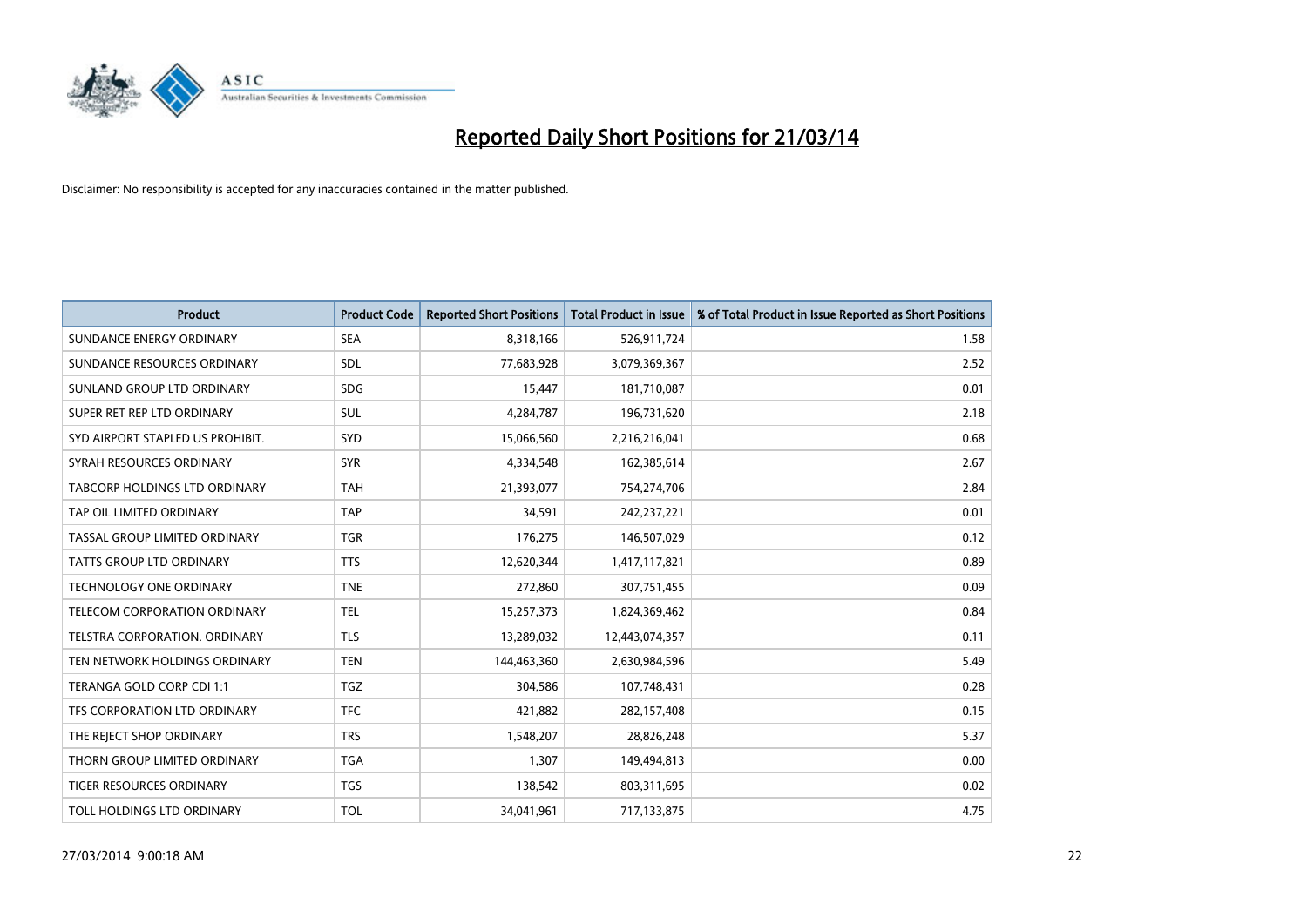

| <b>Product</b>                        | <b>Product Code</b> | <b>Reported Short Positions</b> | Total Product in Issue | % of Total Product in Issue Reported as Short Positions |
|---------------------------------------|---------------------|---------------------------------|------------------------|---------------------------------------------------------|
| TORO ENERGY LIMITED ORDINARY          | <b>TOE</b>          |                                 | 1,557,017,582          | 0.00                                                    |
| TOX FREE SOLUTIONS ORDINARY           | <b>TOX</b>          | 2,160,602                       | 133,252,359            | 1.62                                                    |
| TPG TELECOM LIMITED ORDINARY          | <b>TPM</b>          | 3,059,206                       | 793,808,141            | 0.39                                                    |
| TRADE ME GROUP ORDINARY               | <b>TME</b>          | 1,901,271                       | 396,548,005            | 0.48                                                    |
| <b>TRANSFIELD SERVICES ORDINARY</b>   | <b>TSE</b>          | 39,009,299                      | 512,457,716            | 7.61                                                    |
| TRANSPACIFIC INDUST, ORDINARY         | <b>TPI</b>          | 15,029,213                      | 1,578,786,704          | 0.95                                                    |
| TRANSURBAN GROUP TRIPLE STAPLED SEC.  | <b>TCL</b>          | 8,430,728                       | 1,491,855,200          | 0.57                                                    |
| <b>TREASURY GROUP ORDINARY</b>        | <b>TRG</b>          | 17,087                          | 23,070,755             | 0.07                                                    |
| TREASURY WINE ESTATE ORDINARY         | <b>TWE</b>          | 52,130,562                      | 647,227,144            | 8.05                                                    |
| TROY RESOURCES LTD ORDINARY           | <b>TRY</b>          | 3,405,272                       | 190,775,997            | 1.78                                                    |
| TWENTY-FIRST FOX INC A NON-VOTING CDI | <b>FOXLV</b>        | 321,838                         | 23,159,645             | 1.39                                                    |
| TWENTY-FIRST FOX INC B VOTING CDI     | <b>FOX</b>          | 1,175,595                       | 166,198,478            | 0.71                                                    |
| UGL LIMITED ORDINARY                  | UGL                 | 26,616,181                      | 166,511,240            | 15.98                                                   |
| UNILIFE CORPORATION CDI 6:1           | <b>UNS</b>          | 457                             | 268,224,054            | 0.00                                                    |
| <b>UXC LIMITED ORDINARY</b>           | <b>UXC</b>          | 2,839,163                       | 320,706,487            | 0.89                                                    |
| <b>VEDA GROUP LTD ORDINARY</b>        | <b>VED</b>          | 7,375,439                       | 842,055,406            | 0.88                                                    |
| VILLAGE ROADSHOW LTD ORDINARY         | <b>VRL</b>          | 997,780                         | 159,498,988            | 0.63                                                    |
| VIRGIN AUS HLDG LTD ORDINARY          | <b>VAH</b>          | 78,456,900                      | 3,514,825,734          | 2.23                                                    |
| <b>VIRTUS HEALTH LTD ORDINARY</b>     | <b>VRT</b>          | 3,520,150                       | 79,722,678             | 4.42                                                    |
| VISION EYE INSTITUTE ORDINARY         | VEI                 | 194,139                         | 160,759,740            | 0.12                                                    |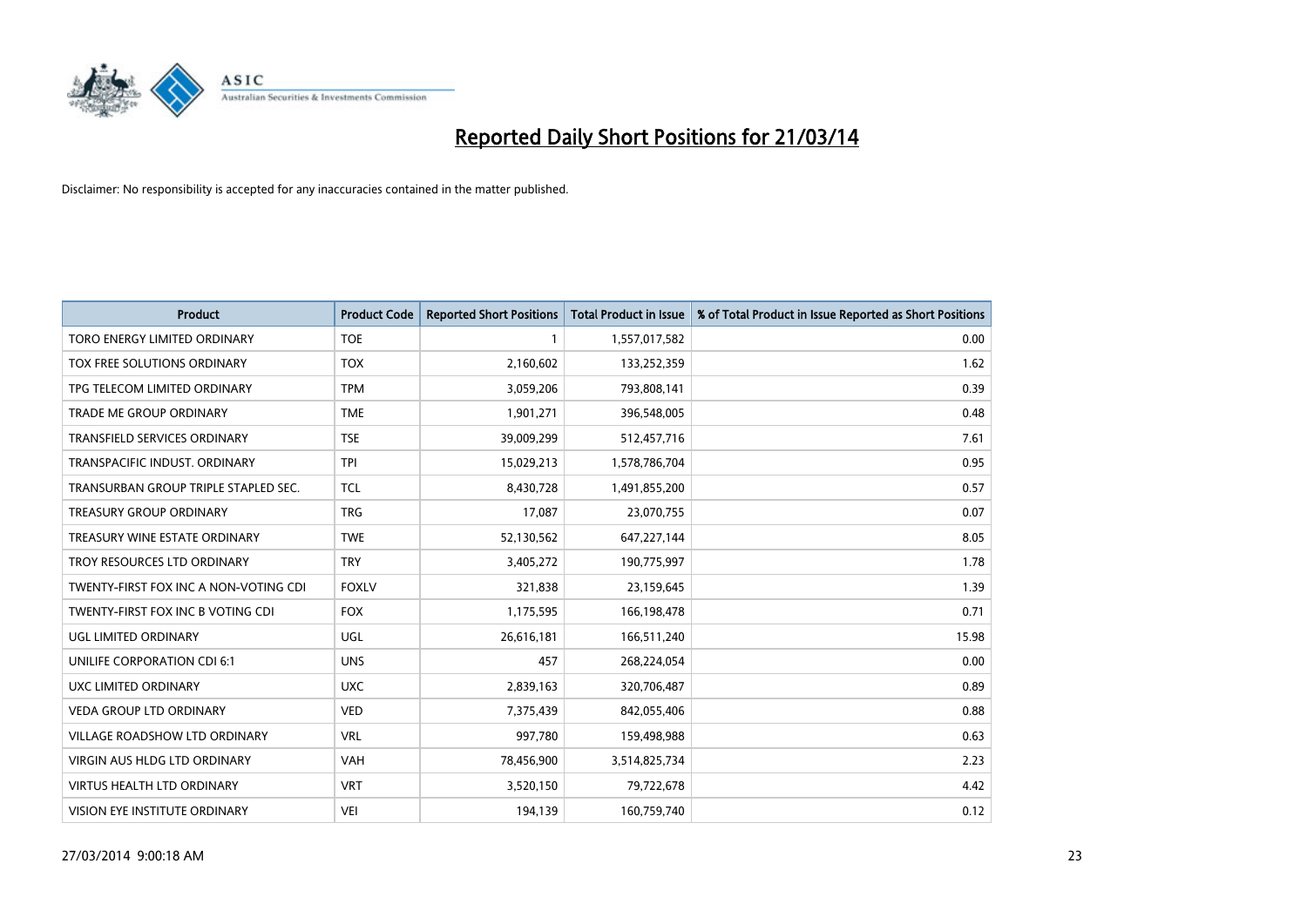

| <b>Product</b>                       | <b>Product Code</b> | <b>Reported Short Positions</b> | <b>Total Product in Issue</b> | % of Total Product in Issue Reported as Short Positions |
|--------------------------------------|---------------------|---------------------------------|-------------------------------|---------------------------------------------------------|
| <b>VOCATION LTD ORDINARY</b>         | <b>VET</b>          | 9,350,851                       | 200,000,000                   | 4.68                                                    |
| <b>VOCUS COMMS LTD ORDINARY</b>      | <b>VOC</b>          | 95,066                          | 92,740,166                    | 0.10                                                    |
| <b>WATPAC LIMITED ORDINARY</b>       | <b>WTP</b>          | 4,422                           | 184,332,526                   | 0.00                                                    |
| WEBJET LIMITED ORDINARY              | <b>WEB</b>          | 2,349,589                       | 79,397,959                    | 2.96                                                    |
| <b>WESFARMERS LIMITED ORDINARY</b>   | <b>WES</b>          | 5,924,078                       | 1,143,274,951                 | 0.52                                                    |
| <b>WESTERN AREAS LTD ORDINARY</b>    | <b>WSA</b>          | 22,406,818                      | 226,392,226                   | 9.90                                                    |
| WESTERN DESERT RES. ORDINARY         | <b>WDR</b>          | 7,293,012                       | 500,040,257                   | 1.46                                                    |
| WESTERN DESERT RES. RIGHTS 31-MAR-14 | <b>WDRR</b>         | 616,338                         | 120,009,662                   | 0.51                                                    |
| WESTFIELD GROUP ORD/UNIT STAPLED SEC | <b>WDC</b>          | 5,735,880                       | 2,113,501,814                 | 0.27                                                    |
| WESTFIELD RETAIL TST UNIT STAPLED    | <b>WRT</b>          | 24,491,277                      | 2,979,214,029                 | 0.82                                                    |
| WESTPAC BANKING CORP ORDINARY        | <b>WBC</b>          | 21,037,734                      | 3,109,048,309                 | 0.68                                                    |
| <b>WESTSIDE CORPORATION ORDINARY</b> | <b>WCL</b>          | 100,000                         | 443,925,821                   | 0.02                                                    |
| WHITE ENERGY COMPANY ORDINARY        | <b>WEC</b>          | 1,649,423                       | 322,974,494                   | 0.51                                                    |
| <b>WHITEHAVEN COAL ORDINARY</b>      | <b>WHC</b>          | 65,847,793                      | 1,025,692,710                 | 6.42                                                    |
| WIDE BAY AUST LTD ORDINARY           | <b>WBB</b>          | 441                             | 36,238,600                    | 0.00                                                    |
| WINDIMURRA VANADIUM ORDINARY         | <b>WVL</b>          | 20,461                          | 19,284,366                    | 0.11                                                    |
| WOODSIDE PETROLEUM ORDINARY          | <b>WPL</b>          | 6,315,769                       | 823,910,657                   | 0.77                                                    |
| WOOLWORTHS LIMITED ORDINARY          | <b>WOW</b>          | 9,244,842                       | 1,254,677,430                 | 0.74                                                    |
| <b>WORLEYPARSONS LTD ORDINARY</b>    | <b>WOR</b>          | 2,538,801                       | 243,480,720                   | 1.04                                                    |
| WOTIF.COM HOLDINGS ORDINARY          | <b>WTF</b>          | 9,765,132                       | 211,736,244                   | 4.61                                                    |